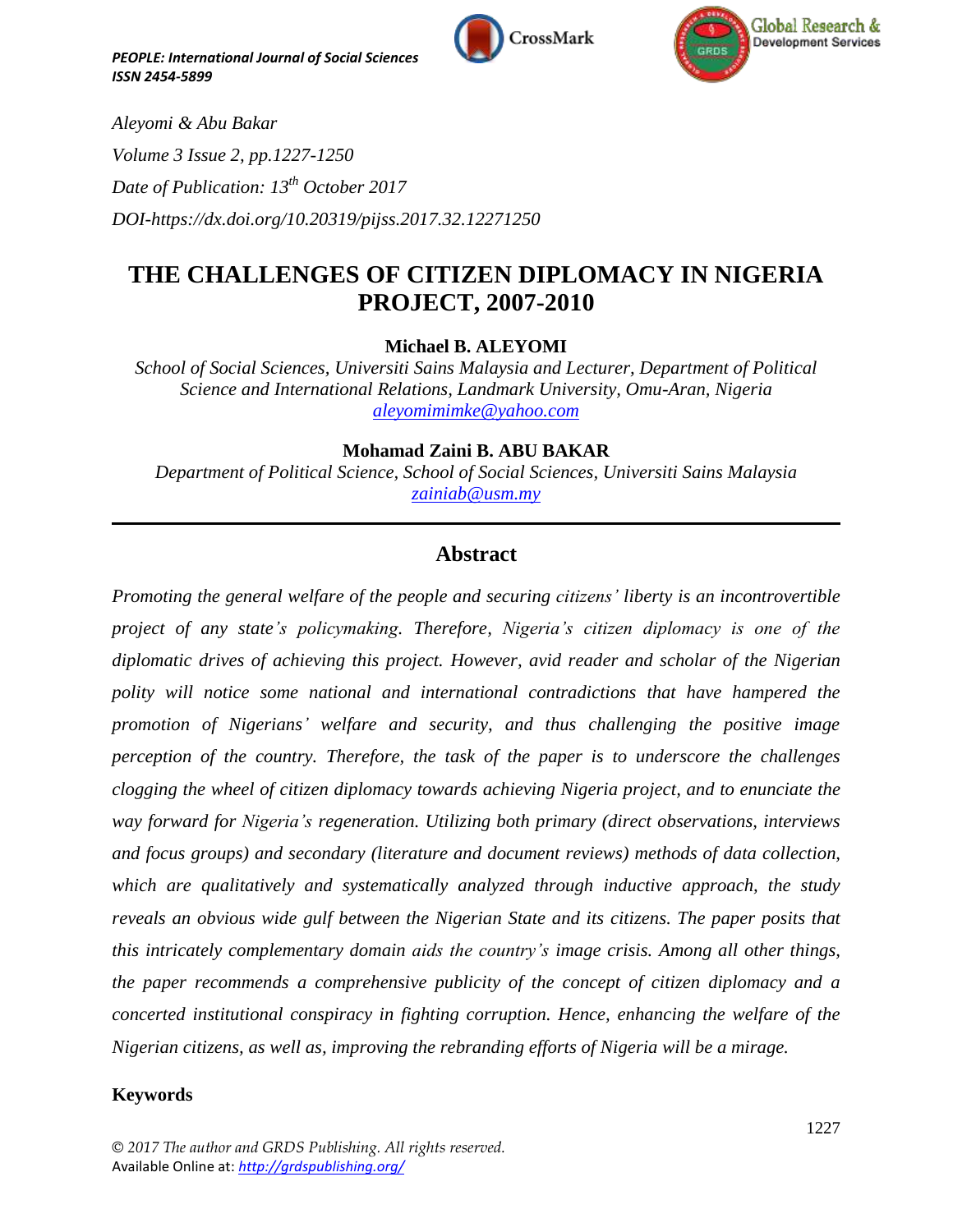



Foreign Policy, Citizen Diplomacy, Image Building, Nigeria Project.

## **1. Introduction**

The promotion of general welfare of the citizens and securing liberty for all towards positive perception, both at home and abroad is an incontrovertible project of any state"s policymaking. Nigeria"s government, like any other state, employs its foreign policy thrusts in achieving this policymaking project, especially when dealing with other nations. Thus, the task of the study is to evaluate the holdbacks to achieving the plights of Nigerian citizens both at home and abroad (which is the crux for espousing citizen diplomacy), and to assess the effectiveness of the government initiatives towards Nigeria project.

 $\mathcal{L}_\mathcal{L} = \mathcal{L}_\mathcal{L} = \mathcal{L}_\mathcal{L} = \mathcal{L}_\mathcal{L} = \mathcal{L}_\mathcal{L} = \mathcal{L}_\mathcal{L} = \mathcal{L}_\mathcal{L} = \mathcal{L}_\mathcal{L} = \mathcal{L}_\mathcal{L} = \mathcal{L}_\mathcal{L} = \mathcal{L}_\mathcal{L} = \mathcal{L}_\mathcal{L} = \mathcal{L}_\mathcal{L} = \mathcal{L}_\mathcal{L} = \mathcal{L}_\mathcal{L} = \mathcal{L}_\mathcal{L} = \mathcal{L}_\mathcal{L}$ 

Foreign policy has assumed an increased importance in the present international system. The ability of a nation to interact with other nations is a reflection of its acceptance internationally, which comprises a couple of evaluations, such as image perception, national development, and its level of civility in terms of behavioural conformity with legal principles as codified in both domestic and international laws, among others. The transition to civil rule in May 29, 1999, ushered in the Fourth Republic and manifested a remarkable watershed in the annals of Nigeria history. This has brought with it a new phase of reintegrating Nigeria, among the comity of nations globally, with a renew faith in utilizing both internal and external dynamics as the ultimate solution to image crisis and high level of maltreatment bequeathed to the country by the military (Adeola & Ogunoiki, 2015; Alli, 2010; Zabadi, 2012).

Specifically, Obasanjo's efforts in the Nigeria project were manifest when he reversed the Nigeria"s pariah status and reintegrated Nigeria back to global reckoning (Aleyomi & Abu Bakar, 2015; Aleyomi, 2017). Consequently, to consolidate on his predecessor's wave of a 'new' Nigeria, the Yar"Adua administration introduced citizen-oriented diplomacy as a thrust of foreign policy in 2007. Foreign policy is the basis for external relations of any given social formation through the internal dynamics of that formation for achieving certain interest that is national in configuration that all-encompassing the populace. Therefore, a state's external relation, which otherwise refers to as foreign policy, is absolutely an indispensable tool for image building and national development (Aleyomi & Abu Bakar, 2015; Bulley, 2014; Cantir & Kaarbo, 2012; Oppermann & Spencer, 2013).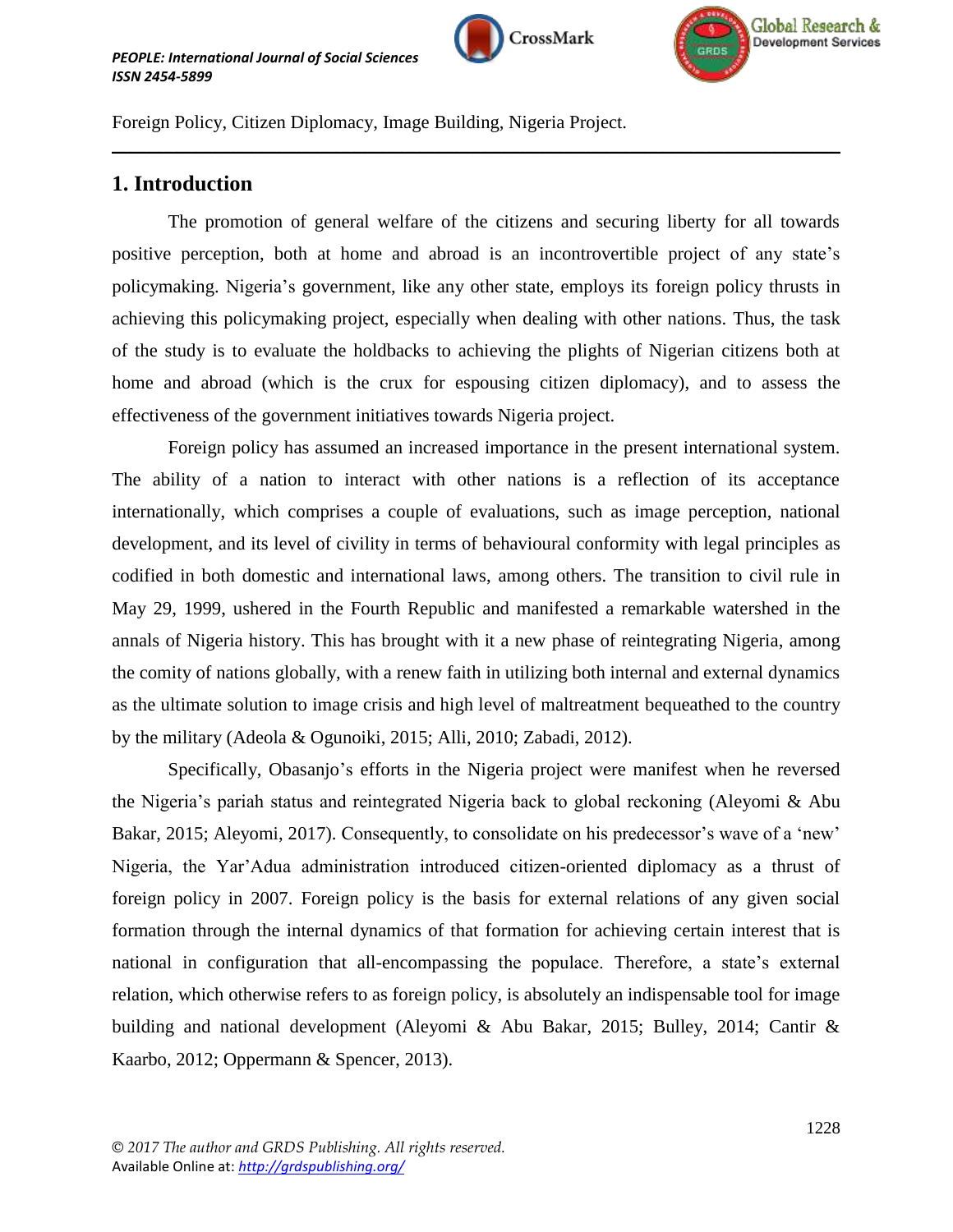





Indeed, as a platform for engagement in the global system, every nation state, irrespective of its level of development, has been giving immense important to foreign policy. From time immemorial, the focus of Nigeria"s foreign policy has oscillated between Africa, global world, higher status for Nigeria, economic prosperity and the Nigerian citizen (Aleyomi, 2017). In addition, throughout history, Nigeria's image has fluctuated between positivity and negativity, good and bad. Since independence in October 1 1960 to date, the objectives of Nigeria's foreign policy in relations with the rest of the international community reflects its determinations to promote and defend Africa's interests while at the same time ensuring the defense of its national interest and domestic development (Adejumobi, 2016; Cooper & Flemes, 2013; Eze, 2010).

These foreign policy objectives as highlighted by Sir Tafawa Balewa, the only Prime Minister of Nigeria, predicated on the national interest of the Federal Republic of Nigeria and its citizens (Amao & Okeke-Uzodike, 2015; Osuntokun, 2013). National interest is the thread that runs through both domestic and external policies. This underscores the thrust of the linkage school (Okeke & Aniche, 2014). Undoubtedly, Africa remains the cornerstone and centerpiece of Nigeria"s external relations, but the role and significance of the national interest towards the quest of Nigeria"s Afrocentric thrust has oscillated between activism and docility. The perception that the Nigeria government treats its citizens" plight/interest as secondary, has been (and remains) valid in the minds of many local and foreign scholars of Nigeria polity (Bach, 2013; Obi, 2008).

This point of view, though contested, was borne out of what appeared as inadequate attention paid to many Nigerian nationals abroad. This might be a possible rationale for citizen diplomacy. On the other related hands, Akinboye (2013) posits that Nigeria has executed various foreign policies, which tended to be beautiful abroad but ugly at home. It is axiomatic that while Nigeria has been exhibiting acts of benevolence abroad, but suffers such act at home. Besides, another possible reason might also be to seek to respond to new challenges of globalization.

Whatever the case, the most important factor which is very crux to this study is the "newness" of citizen diplomacy, its misunderstanding and/or its challenges of its application towards actualization of Nigeria project in the Fourth Republic, a time when Nigeria is touting its rebranding ethos and image building. Based on this background that this study examines the place of citizen diplomacy, as a new thrust, in the conduct of Nigeria's external relations, with keen interest on what it has covered and those yet to be considered. More significantly, the paper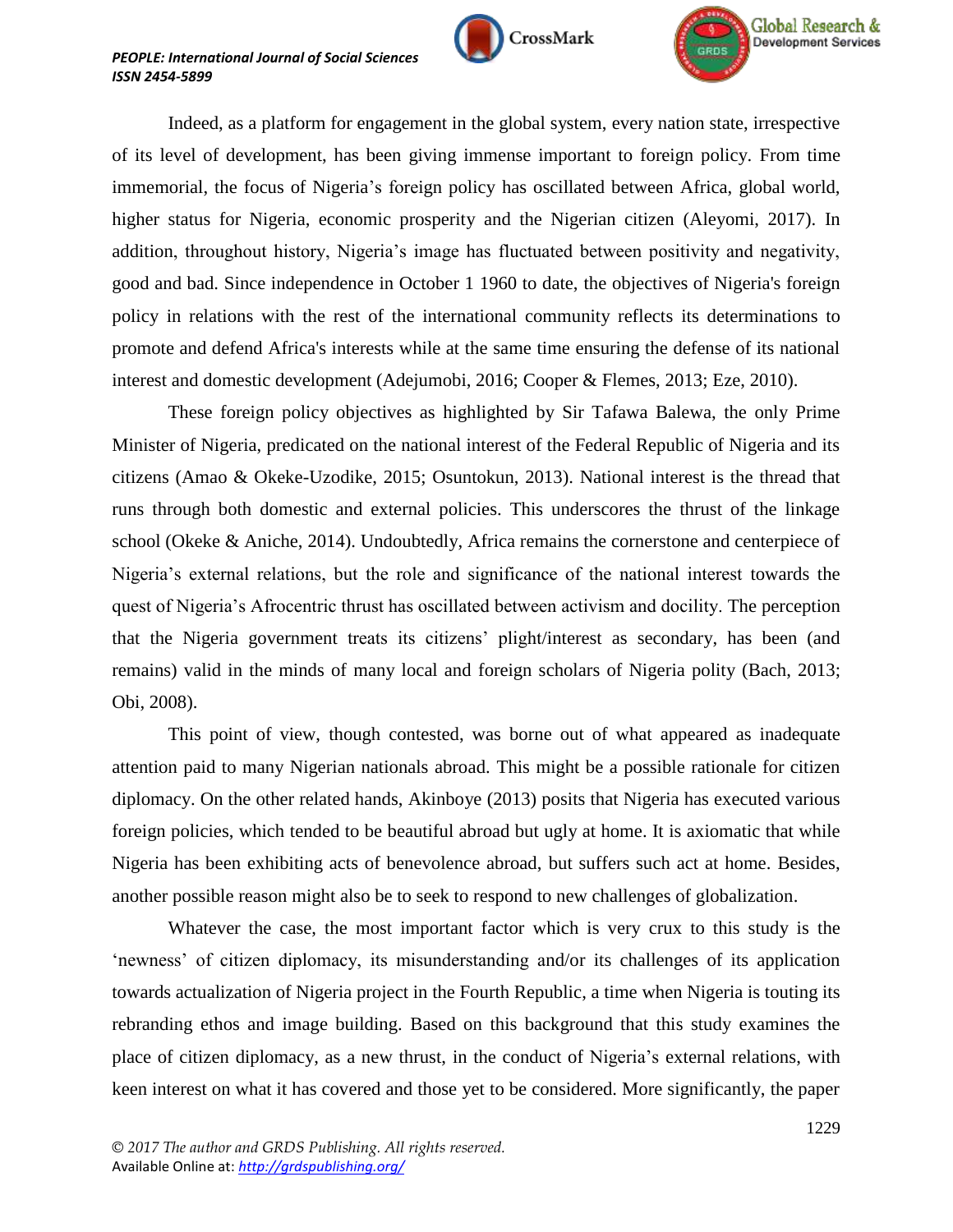



is poised to highlight the challenges of citizen diplomacy under President Musa Yar"Adua between 2007 and 2010, vis-à-vis the administration initiatives towards Nigeria project and image management. It concludes by suggesting some way forward on Nigeria project.

## **2. Conceptual Perspectives**

## **2.1 Nigeria Project and Image Building**

The long regimes of military interregnum in Nigeria left a deep scar in the nation"s domestic and external affairs that adversely affected the external image of the country. However, the period of Babangida and Abacha between 1985 and 1998 was the Epoch of Realism in leadership styles towards Nigeria's external relations (Alli, 2010). Suffice to say is that Nigeria's diplomacy was grounded during this era. Therefore, Nigeria project is a measure that prioritizes in-country research and draws on a network of Nigerian and international experts engaged on a range of issues to rebuild Nigeria's image. What is significant important about the Nigeria project in the Fourth Republic is the focus on how to re-launch the country in a way that it will be one of the politically stable and developed economies in the world.

A country"s image is a multidimensional picture, description, inferential and informational beliefs about that given country. The direction of a country image can be internal (self) and external (mirror). Several scholars have written extensively on the concept of nation"s image building/branding including Simon Anholt who theorized on the country of origin effect and the impact it could have on national politico-security and socioeconomics (Anholt, 2002; 2005). Frost (2004) makes a strong case for nation branding campaigns when he remarked that: "There's no arguing that the image we have of another country says a lot about how we view it as a tourist destination, a place to invest or a source of consumer goods" (p.9). Therefore, an understanding within Anholt and Frost"s views suggests that a nation image/branding goes beyond fancy logo designs and slogans or insertion of the media jingoism.

The actions or inactions of a country both at the domestic and international levels are the key elements of a country image, which serves as reflections of perceptions. In this view, globalization means that countries are competing against each other in the same way as brands do. Therefore, powerful "country brands" have a huge competitive advantage (Anholt, 2005; Cotîrlea, 2015). Weak national image was part of the major catastrophe that reduces Nigeria attraction and places the country in low positions among the international community. Hence, the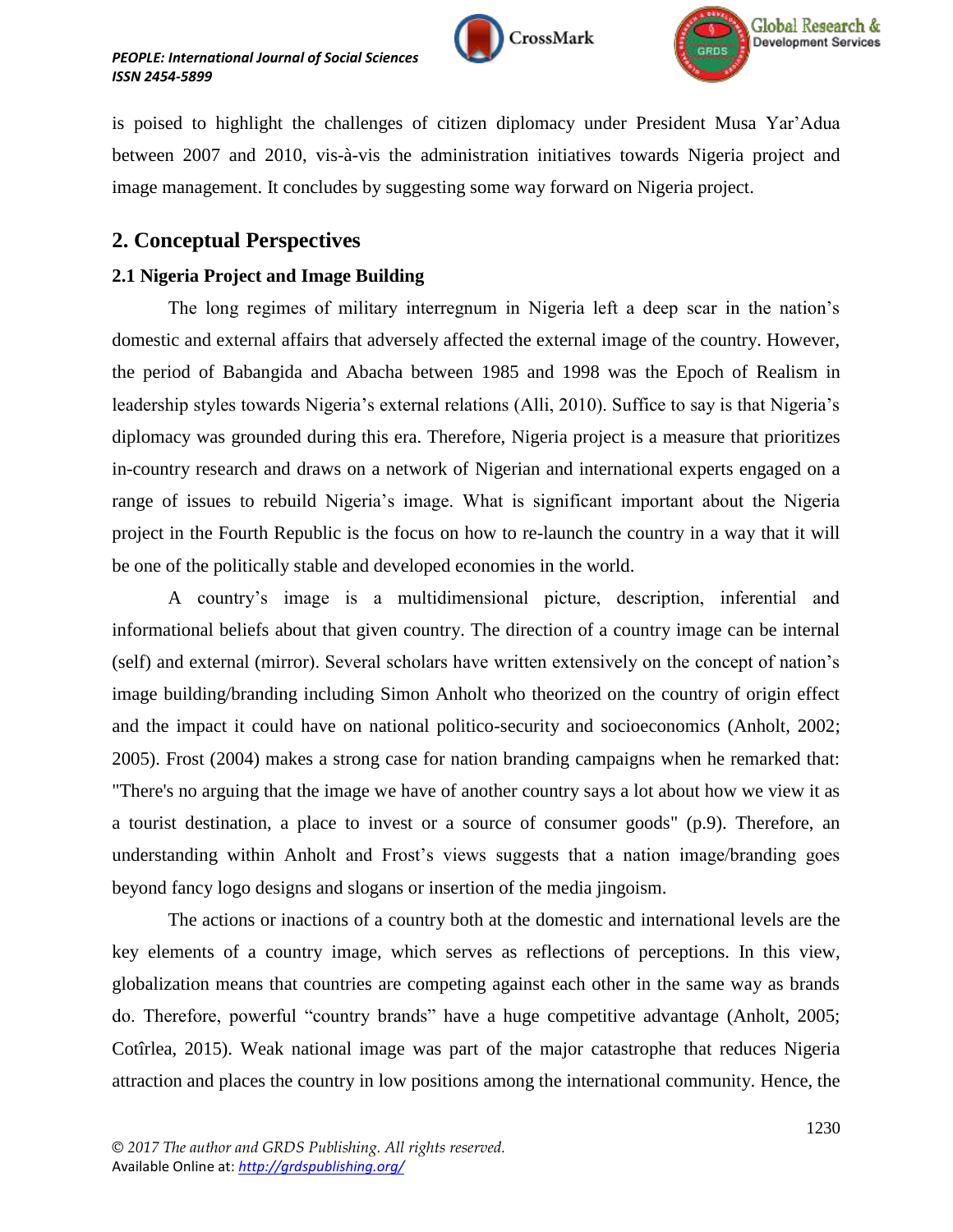



concept of Nigeria project/image building becomes an important determinant and function of perception in the Fourth Republic on how well the country is doing at home and abroad.

In order words, Nigeria's image, be it self or mirror, is the perception of international community about Nigeria. Depending on what factors are considered, an image could be good or bad, negative or positive. There is no disputing the fact that a good/positive image constitutes a source of good will, respect, influence, prestige and patronage for a country. Whereas, bad/negative image shows the exact opposite of all attributes of positive image (Egwemi, 2010). International image gauges the international standing of a country and provides a basis for selfre-appraisal in the event of any bad image (Nworah, 2009). This is the essence of citizen diplomacy in image building.

### **2.2 Foreign Policy/External Relations**

External relations are synonymous with foreign policy (Palmer and Perkins, 2000). It is a broader term that entails all kinds of interaction that traverse states borders. The interaction could be in the area of economic, political, social, religion, cultural, military or even sports. The term external relations to Saliu (2015), is a holistic term that contains all the relationships between states and non-states actors (international organizations, multinational corporations, individuals etc.) in connection with other social structures (including economic, cultural and domestic policies). Indeed, external relations include almost everything that has to do with human relations across the world. Since international environment reacts to actions emanating from national policies, domestic conditioning is coterminous with external perception in the pursuit of foreign relations.

Therefore, foreign policy is the primary instrument for the conduct and management of that relationship, which is reflective on the citizens or national interests. From the strength of the forgoing, foreign policy is a substantive and legislative strategy, which a state intends to use in maximizing the opportunities that are available outside its geographical boundaries, at the same time minimizing the perils that abound. In other words, Nigeria foreign policy is the deliberate and conscious decision taken by the state in coping with its external environment.

Indeed, there is a general agreement among Nigerian scholars that the global perception of Nigeria, immediately after independence was that of a nation that had been destined to lead Africa and the entire black race, hence, necessitates Afrocentric posture (Bach, 2013; Saliu, 2015). Situating Nigeria"s roles in the international environment is indispensable here. Nigeria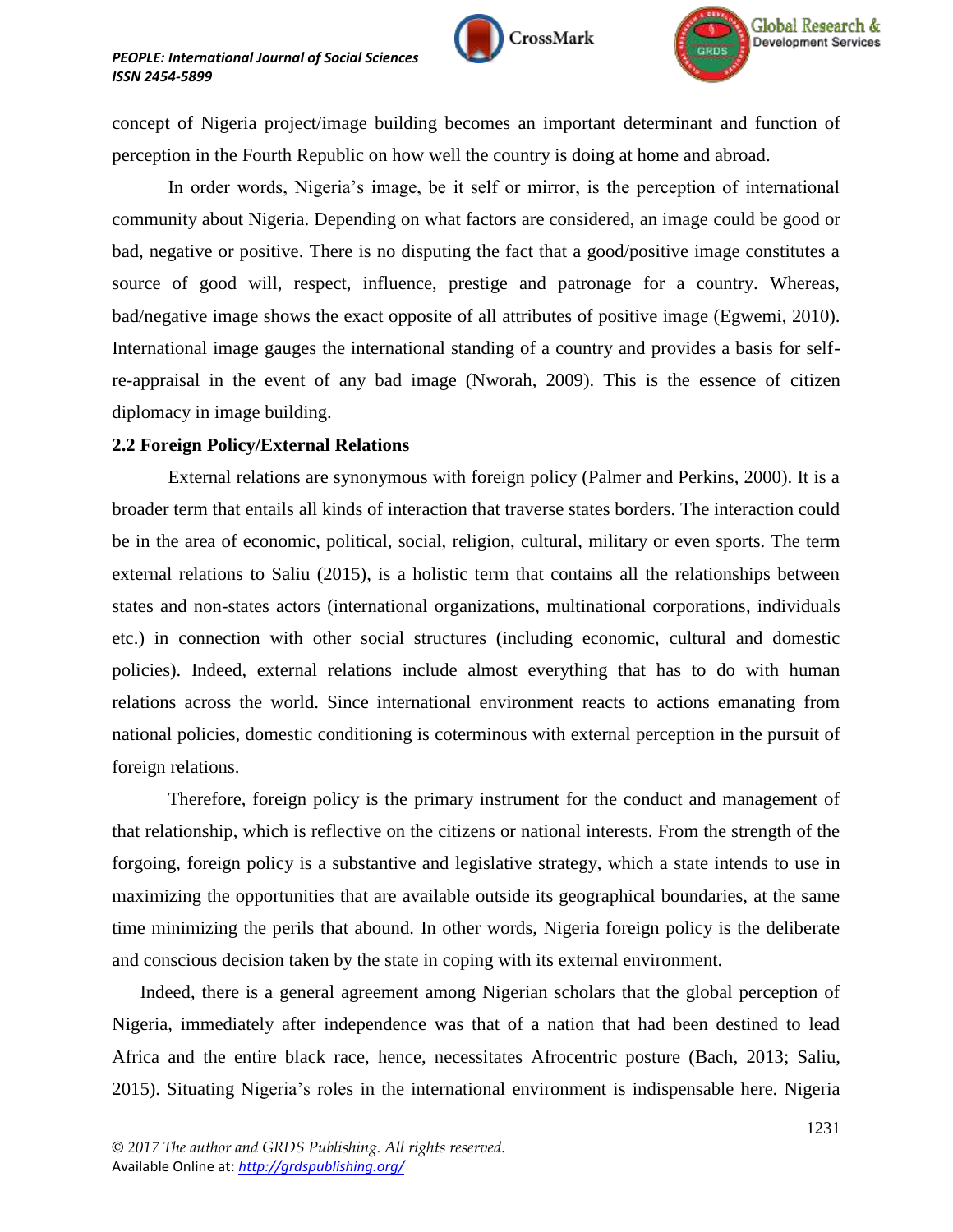



had participated in leading various peacekeeping and peacemaking efforts in so many countries that were majorly under the ravages of conflicts, colonialism, racial discrimination (apartheid) and in fact, internecine Wars. These countries include Congo, Liberia, South Africa and Caribbean among several others globally (Amao & Okeke-Uzodike, 2015; Saliu, 2015). This impactful role and orientation earned Nigeria significant image of a responsible and wellrespected member among the global comity of nations.

### **2.3 Citizen Diplomacy**

While the concept of "citizen" qualifies a 'legitimate' member of a State, "citizenship" is a concept used to describe the processes and methods of becoming a citizen of a nation or society. Drawn from this position, a nation irrespective of its level of interaction with another nation puts into consideration its national interest, which should be noticeable on its citizenry (Chandler, 2011). Here, diplomacy is one of the means of implementing or achieving a state"s national interest. Considering it as a means to an end, suggests that it can be bad or good. Diplomacy is the peaceful process and skillful method of negotiation by which the government of nations manage their external relations with other actors in international politics (Saliu, 2015).

In other words, Citizen Diplomacy, which originated from the United States, describes the protection of interest and welfare of the citizen, which is sacrosanct, and constitutes the essence of any country"s domestic or foreign policy. It is the application of tact and intellect in an environment of conflicting international interests and belligerency. When every government comes into power in Nigeria, with respect to its interaction with international arena, it tends to articulate a particular vision of thrust of its foreign policy. Nigeria"s Foreign Affairs Ministers overtime like to give a distinctive appellation to their own foreign policy style. The appointment of Chief Ojo Maduekwe as the Foreign Affairs Minister in 2007 coincided with the adoption of citizen diplomacy as a thrust of Nigerian foreign policy. For emphasized, the coinage attracts deluge of attack from both "town and gown" of Nigeria"s foreign policy communities (Akinterinwa, 2010).

Indeed, Chief Ojo Maduekwe, puts the policy thrust as a rebranding of the country"s raison d"etre of interstate behaviour in Nigeria"s conduct of relations with others. According to Maduekwe (2009), citizen diplomacy "is diplomacy conducted at the behest of and the benefit of the people, the true custodians of sovereignty. …is a foreign policy initiative that will be citizenoriented in its approach, objective and outcome" (p. 8). Thus, citizen diplomacy is as old as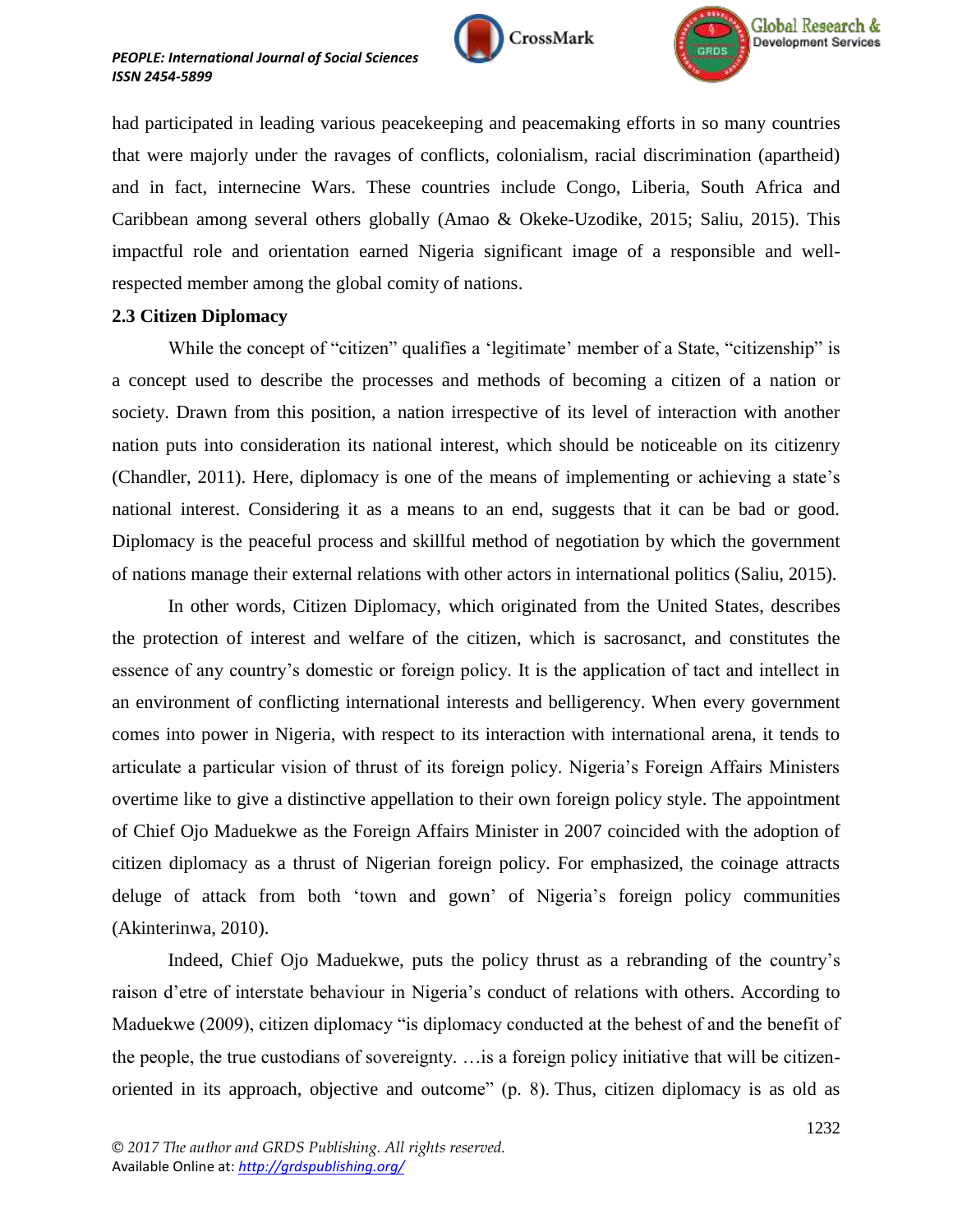



Nigeria"s diplomatic history. Reemphasizing Nigeria"s external relations which will manifestly benefit the interest of Nigerians and enhance their noticeable involvement of the citizen in the diplomatic environment, irrespective of where they live across the globe, necessitated the formal introduction of the concept as a foreign policy thrust.

Consequently, in the eyes of Ozoemenam Mbachu of Nigerian Defense Academy, Citizen Diplomacy aimed at economic recovery and increased democratization with the potential of ushering in increased export opportunities for Nigeria, increased foreign direct investments in Nigeria, financial assistance as well as bringing about technological transfer to Nigeria, especially from Nigerians in Diaspora (Mbachu, 2009). While Eze (2009) sees Citizen Diplomacy from two legal perspectives: State duty to the citizenry and sanctity of pacts or agreements, Akinterinwa (2010) opines that it is a technique and strategic use of millions of Nigerians, irrespective of where they reside abroad, as Nigeria"s diplomats.

However, citizen diplomacy denotes a reorientation of Nigeria"s external policy pursuits for the purpose of benefitting the politico-security and socioeconomic engagement, and enhancing citizen welfare and image building. This new direction in Nigeria"s foreign policy may sound prosaic, but its normative implications and transformative potentials are enormous because it is a major development on concentric foreign policy. Based on these conceptualizations, it is obligatory that Nigeria's foreign policy focus should be on individual Nigerian. Citizens, *ab initio,* are important stakeholders and made first beneficiaries of any external engagement that Nigeria embarks upon in its foreign policy concentric circles (Agbu, 2015; Akinterinwa, 2013).

Nevertheless, the operative word of citizen diplomacy in Nigeria is on purposes of conception and action is *treatment* or *Nigerianness*. This explains how citizens are treated at home and abroad in other to have oneness conception of national unity. In other words, the Law of Nations requires that all citizens be treated as human beings. Citizens are entitled to enjoyment of fundamental human rights and there must be acceptable and legitimate basis before any of such rights may be denied. Without doubt, it is the crescendo of all the various thrusts on Nigeria"s external relations since time immemorial, responding to the challenges of globalization (Akinterinwa, 2013).

However, governments may embark on the protection of their citizens through the philosophical foundation of citizen diplomacy, but the style, principle and effectiveness in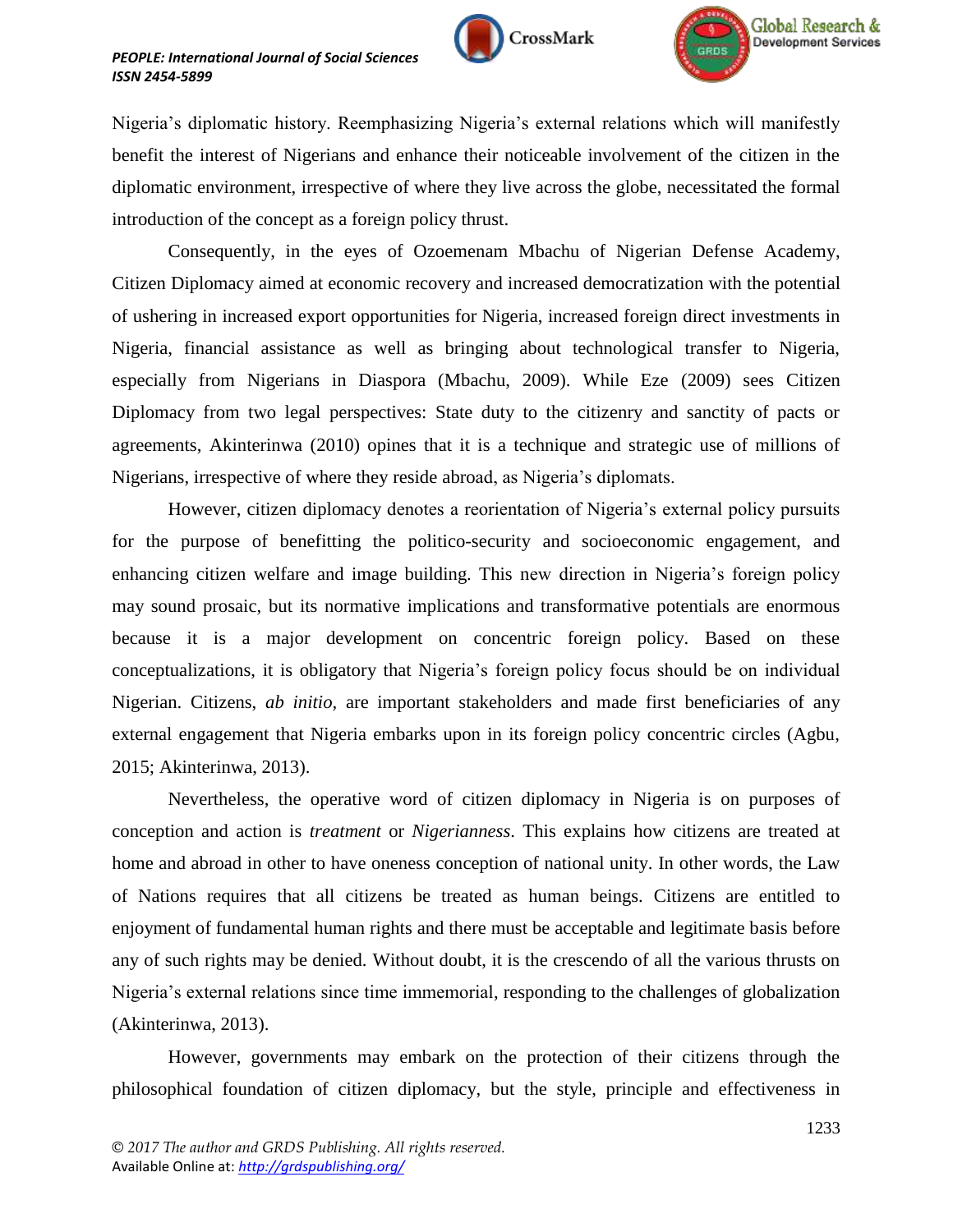

implementation remain blurred. Without losing focus, both the domestic and external environments are involved in diplomacy, and there is a thin line of demarcation between domestic and international politics. Hence, the interface between the two is inseparable. With this, Citizen Diplomacy articulates implicitly the major goal of Nigeria"s policymaking, for the protection of all Nigerians and image building. (Eze, 2009; Saliu, 2010). It is therefore expedient to analyze the provision of the peculiarities, intellectual contents and scorecards of Citizen Diplomacy in Nigeria's image building.

# **3. Empirical Exegesis of Nigeria's Citizen Diplomacy: Its Dimensions and the Challenges**

The following are the eight major pillars of Nigeria's citizen diplomacy according to Chief Ojo Maduekwe cited in Akinterinwa (2010):

- i. Nigeria and Nigerians should be at the centre of Nigeria's foreign policy;
- ii. Nigeria"s foreign policy must meet her development aspirations and objectives in a manner that impacts more directly on the lives of the citizenry;
- iii. Nigeria"s foreign policy must seek a synergy with domestic policy to ensure that the former benefits ordinary Nigerians. Indeed, the boundary between domestic policy and foreign policy has collapsed into national security for collective well-being of Nigerians;
- iv. In line with the Servant-Leadership philosophy of Mr. President, Nigerian Missions abroad must actively engage the Nigerian community and Nigerian Diaspora and render quality consular and other services as a matter of rights, duties and obligations;
- v. Foreign policy making and implementation must be democratized to involve Nigerians from all walks of life, and not left for a small circle of experts and practitioners alone;
- vi. Every foreign policy endeavor must meet the litmus test of determining the extent to which it protects and advocates what is best for Nigeria and what will best benefit the Nigerian people;
- vii. Nigeria should be guided by the principle of reciprocity or "diplomacy of consequence" in its interactions with the rest of the world; and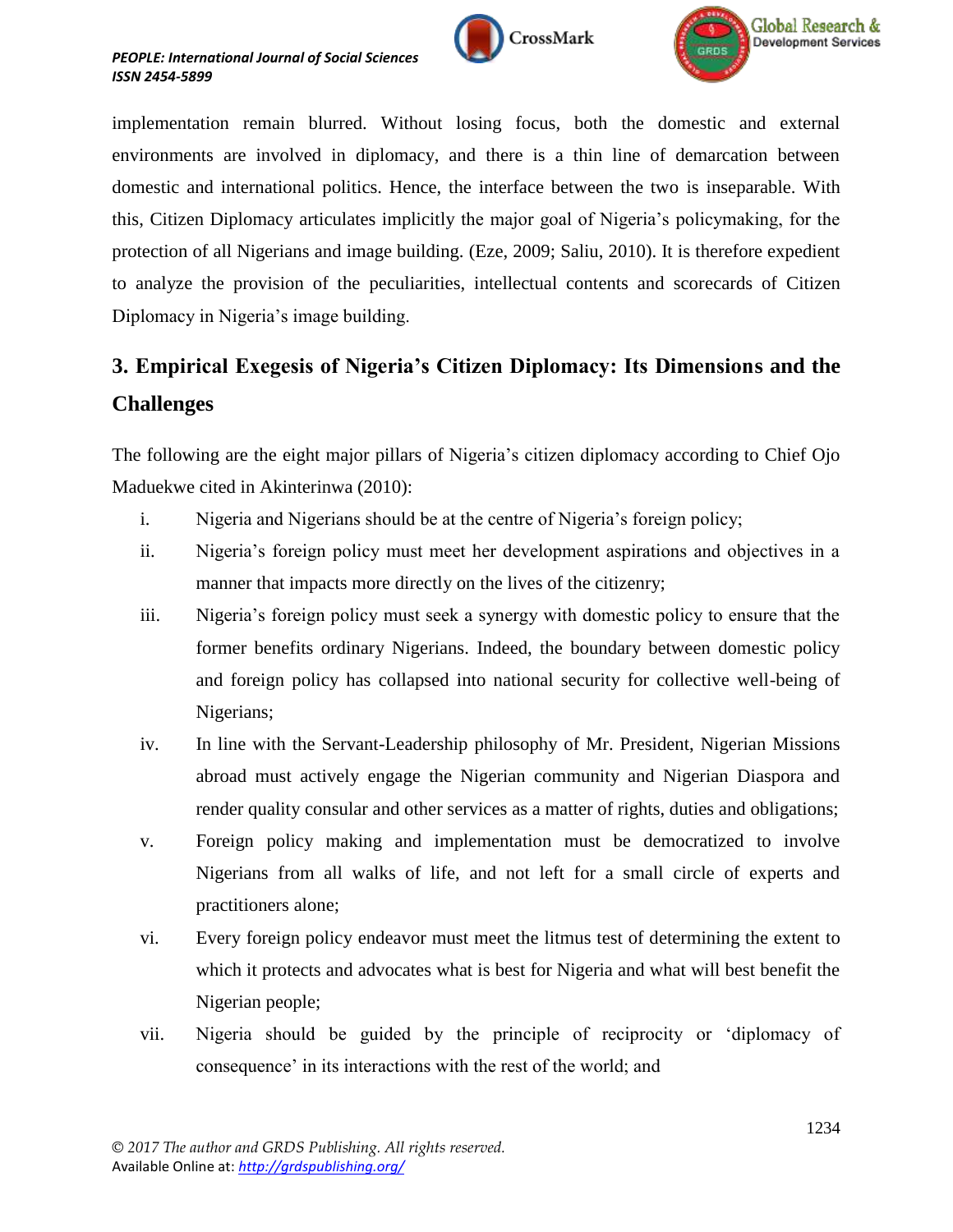



viii. Nigeria and Nigerians will not accept being criminalized by the international community simply based on the despicable conduct of a few of their nationals. Due recognition must be given to the remarkable feats and tremendous contributions of Nigeria and Nigerians to world civilization, socio-economic and scientific development, as well as international peace and security (pp. 63-64).

Going by the above, Nigeria"s citizen diplomacy has multifaceted outlook to the state (Eze, 2009). This includes the country"s renewed determination to reposition itself in the global democratic arena; to rebuild its battered image; to address the clutches of economic crisis; poverty; politico-security crunch; and scourge of diseases among other internal vices coupled with the external pressures like the new face of international terrorism, and the deepening implication of globalization. The immediate implication of all these, without any jot of doubt, is the need for re-articulation of Nigeria's image building within an acceptable framework that takes into account, as a matter of priority the survival of Nigerians as a people.

Sequel to the above, citizen diplomacy is an instrument that can change the negative perception of Nigeria. How realistic it is? In this regard, it is a legitimate desire for Nigerian state to shape outcomes of contestations in a way that suit its preferences. This implies from the diplomacy of consequence that Nigeria will reciprocate whichever treatment meted on Nigerians by any country. From the foregoing, the philosophical instrument for the advancement and protection of the interest and dignity of the Nigerian citizen at home and abroad is the essence of Nigeria"s citizen diplomacy. This conception leads to public reactions on its conceptual, functional and oppositional.

Indeed, the functional reactions raise arguments on the workability of citizen diplomacy as a policy, especially in light of the little or no means available to Nigeria to execute citizen diplomacy as a policy thrust of "consequence", which is synonymous with the principle of reciprocity. In an in-depth interview with Professor Alade Fawole, he opines that for Nigeria to implement diplomacy of consequence, the country must have at best, equal means at its disposal to be able to reciprocate any shabby treatment on Nigerian nationals in diaspora (Fawole, 2016). Debatably, Nigeria has not arrived at that climax. However, while the functionalists are opposed for operational reason, there are those who opposed citizen diplomacy for different considerations that have not been justified (Akinterinwa, 2010).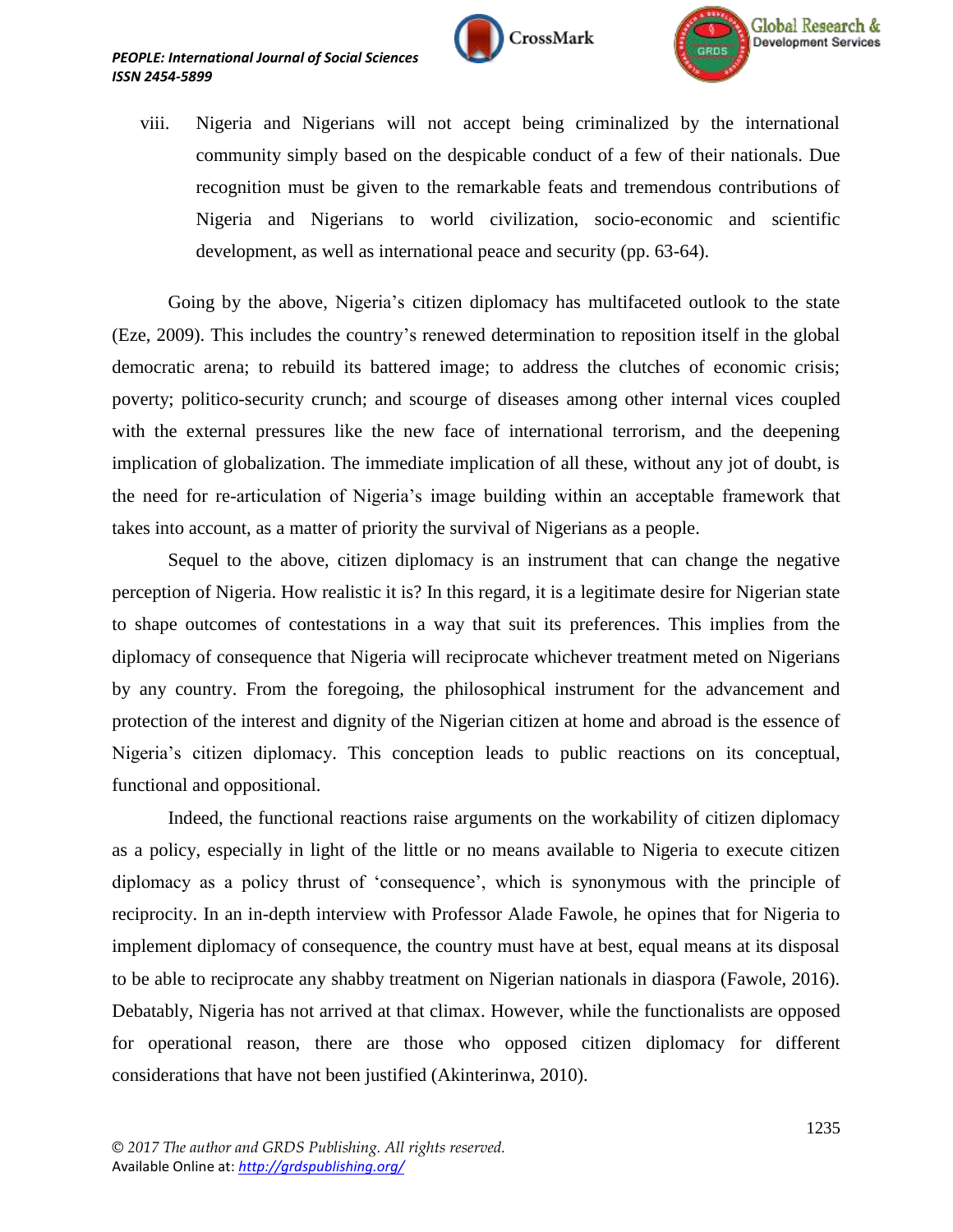



On the conceptual reactions, within the internal dimension, citizen diplomacy is multilayered and to some extent diffuses in various chapters as constructed in the 1999 constitution of the Federal Republic of Nigeria, from the politico/pseudo legal manifesto among others on one hand (Chapter II, III on Citizenship, and IV on Fundamental Human Rights of the 1999 Nigerian Constitution). On the other hands, its external dimension is regulated by public international laws which has increasingly converged in many areas, particularly in those of individual rights and on the country's image, with domestic law, thus rendering nearly nonexistent the wall between the "monists" and "dualists" (Maduekwe, 2009). Saliu (2010) finds this quite strange and puzzling. He observes that the Nigerian government tries to be discriminatory in operationalizing the concept by maintaining that the country will not be using the opportunity of citizen diplomacy to defend lawbreakers.

True to Saliu"s position, how else can state display irresponsibility towards its citizens. It seems the state has bought the argument that most Nigerians are fraudulent (Marwa, 2009). The standard practice in the international system is to reasonably assume that all citizens undergoing judicial processes are tagged "guilty" until pronounced otherwise by a competent Court of law and their state is expected to get involved in the judicial processes. The important point emphasizing here is that citizen diplomacy in its conceptualization does not make any distinction between law abiding and law breaking citizens. Consequently, the foreign policy of a state is to achieve national interests that are domestically structured and exercised at the external environment (Renshon & Renshon, 2008). Hence, all Nigerian citizens should get Nigeria State"s protection irrespective of where they reside.

Despite the pool of confusion, and its poor intellectual development notwithstanding, Nigeria"s citizen diplomacy is develop to emphasize the *Nigerianness* in the conduct of Nigeria"s foreign policy. Citizen diplomacy has created the awareness among organs of Nigerian foreign policy about the need to get more Nigerians involved in the conduct of their country"s foreign policy. The Foreign Missions of Nigeria are really gearing up to meeting the expectations of Nigerians in the Diaspora (Saliu, 2015). The feeler getting from most of the commentators and respondents confirmed that the Foreign Missions are responding to questions bordering on harassment by security agencies in their countries of abode.

The above commendations notwithstanding, the appraisal of citizen diplomacy under President Yar"Adua administration was not entirely satisfactory. The empirical exegesis of the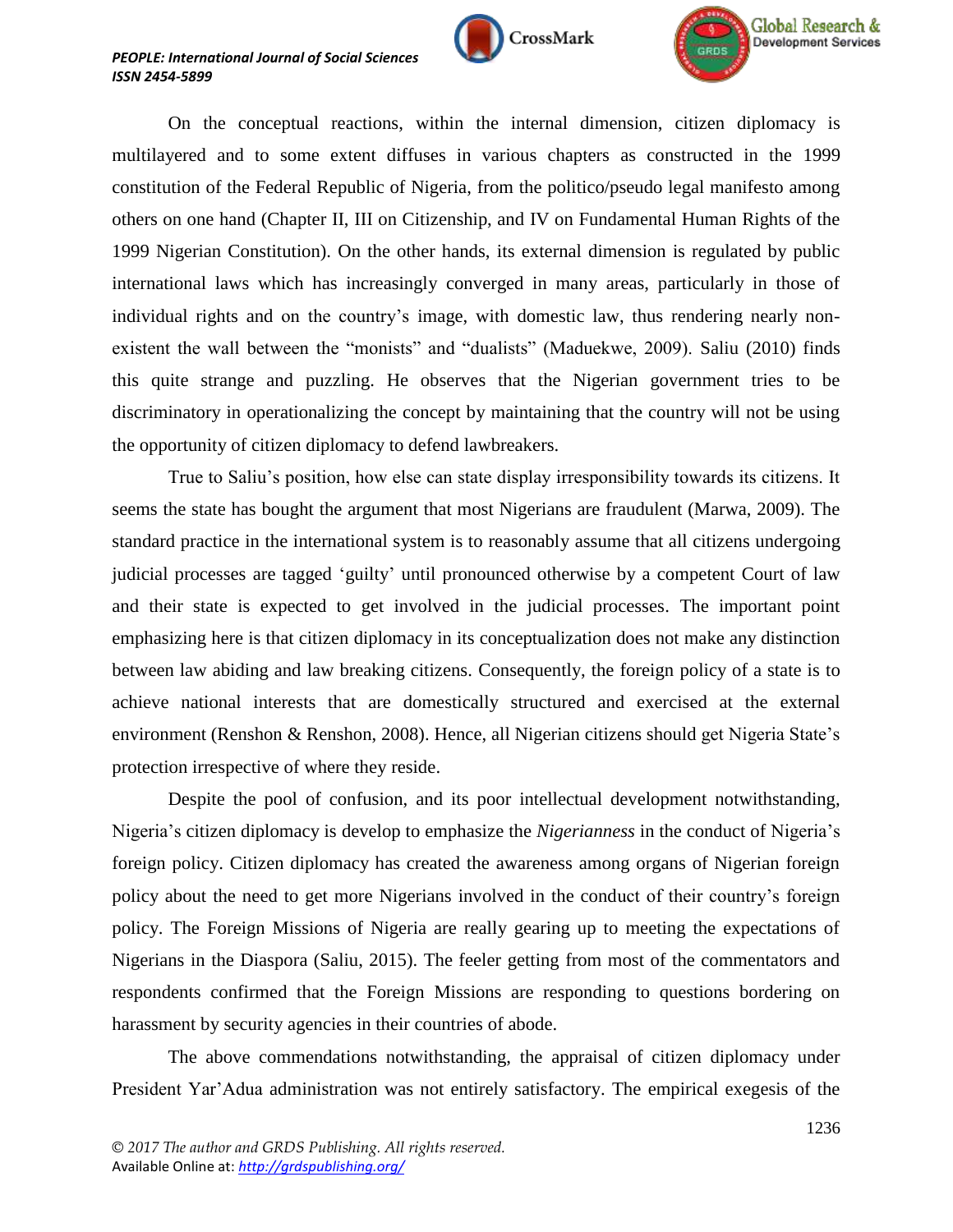



challenges of Nigeria"s citizen diplomacy and the nature of the cases of maltreatments of Nigerians both at home and abroad is not only complex but also vindictive (Akinterinwa, 2010). Without doubt, some Nigerians have committed offences that are punishable under the laws, however, the law enforcement agents, more often than not, taken laws into their hands in mistreating Nigerians even before they are proven guilty or not.

On Sunday January 3, 2009, The *Nation Newspaper* (one of the Nigeria"s national dailies) reported that some Police officers who were allegedly said to have been on routine patrol in Ilorin, the Kwara State capital (one of the states in the north-central geopolitical zone of Nigeria) gunned down a taxicab when the driver allegedly failed to stop for check. The stray bullet that was *ab initio* targeted at the driver of the taxicab hit on and killed a nursing mother, Titilayo Olutunde, who was 20 years and her eight months old baby, Anuoluwa. When the victim father, Mr. Jimoh Olatunde, was recounting the ordeal, he confirmed that the Police killed his daughter and his grandchild because the taxicab refused to give them (Police) money as extortion (Dickson, 2010).

In a similar manner, on September 18, 2014, the Amnesty International launched the released of a report accusing some security operatives of extra-judicial killings in some parts of the North-East, where the Army is battling with insurgency. The Amnesty International shared their findings on conflict torture right on their own soil, an incommunicado detention centres, and other inhuman and degrading treatments on Nigerian citizens (National Human Rights Commission, 2016). The disturbing aspect of the foregoing scenarios, which are just few in a thousand cases of citizen ill-treatments by the Nigerian security agents, is the lackadaisical attitude of the government. The government seems not to have come to terms with the domestic content of Nigerian Citizen Diplomacy.

Under an ideal situation, Citizen Diplomacy, through the officials conducting Nigerian policymaking and implementation that represents the state and the people, is to galvanize the domestic environment, which does not seem to be excited about the policy. Meanwhile, as the governmental institutions seem to be weak in the services of citizen *welfarism* and protection, cases where the citizens are also retaliating by engaging in an unholy and unpatriotic activities are abound (FGDs with some Respondents in 2016).

While analysing the role of security agencies on Nigerians at home, Dickson (2010) observes that: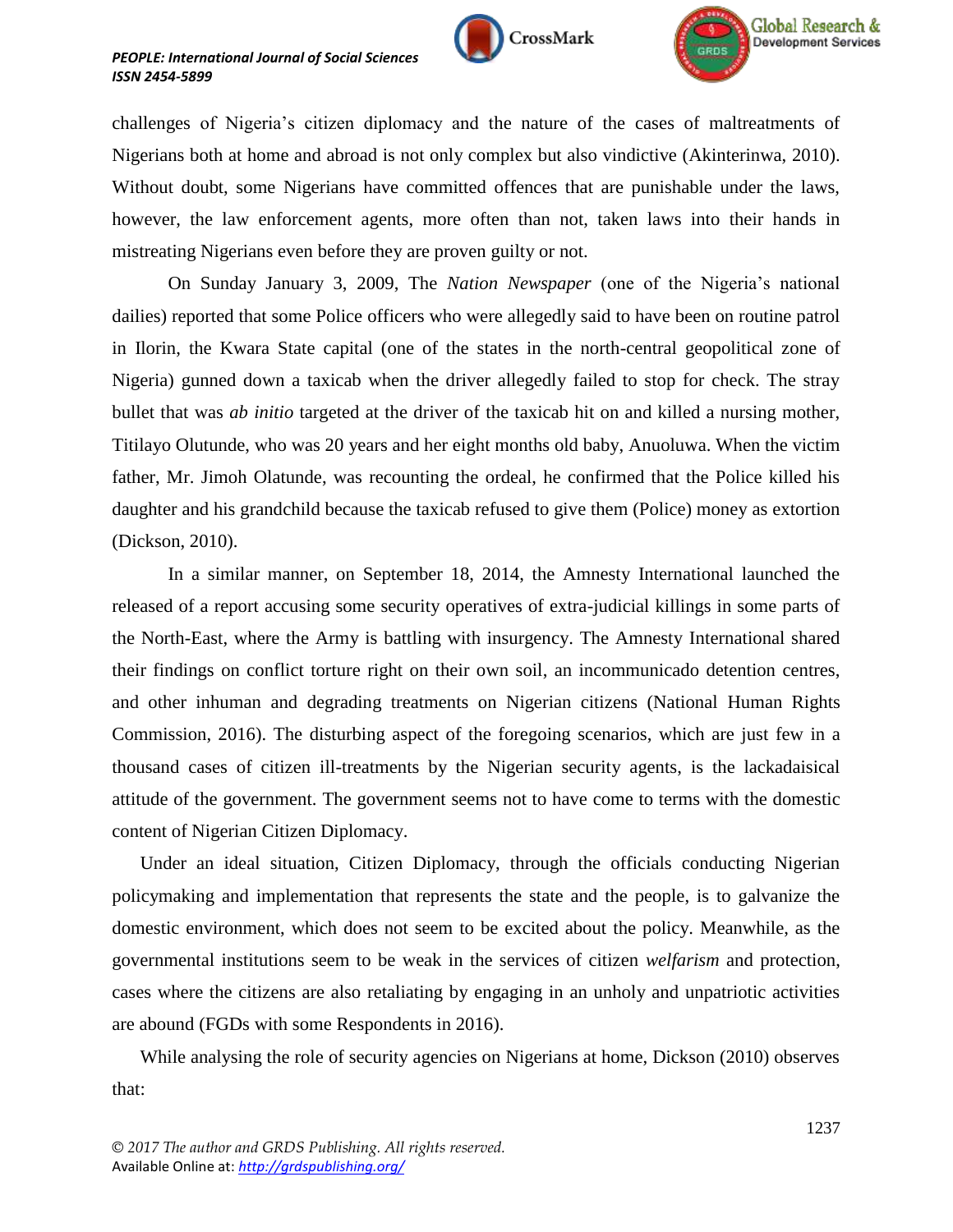



Reconnecting the state with the citizen and vice versa is a major area of needed intervention for all Nigerians. Back home, the average Nigerian is treated badly by the authorities. For instance, the Nigerian Police Force vested with the responsibility of maintaining internal peace and security have in all ramifications become agents of terrorism engaging in extra-judicial killing, arrest, and detention of innocent citizens, extortion of multifarious dimensions, and brutality (p.7).

In view of the above, one may be cynically assumed that Nigerian government has ever been more security concerned about the protection of wellbeing of every Nigerian at home let alone those outside the shore of the country, despite the introduction of Citizen Diplomacy

Undeniably, the issue attached to Nigeria"s Citizen Diplomacy is complex. A field survey to both the Lagos and Abuja offices of the High Commissions and Embassies of major Asian, American and European countries shows a picture of the anguish and ill-treatment Nigerians undergo, simply because they (Nigerian) want to visit some countries. Nigerians are treated with disdain and disrespect. Most of these embassies do not have waiting rooms for visitors or even entry visa applicants. At times, the applicants who are mostly Nigerians are subjected to stay under the sun and in the rain for merely seeking visa to visit some of these countries. This suggests that the application and implementation of citizen diplomacy in Nigeria has not been holistic.

Outside the shore of Nigeria, the impact of Citizen Diplomacy on Nigerian traders in Ghana is an empirical test case in this study. On the  $28<sup>th</sup>$  day of November 2007, a task force set up by the Ghanaian government sealed the shops owned by Nigerian traders in Ghana up. A commentator corroborating Akinterinwa (2010) position, in an in-depth interview, confirms the event on the basis that Ghanaian government had asked the Nigerian traders to pay three hundred thousand dollars (\$300,000) to the Ghanaian Investment Promotion Center before they could continue to do business in Ghana.

To get the order reversed, the Association of Nigerian traders made concerted efforts but to no avail. Hence, they wrote a petition to the House of Representatives. The Ministry of Foreign Affairs and the representatives of the traders were at the National Assembly on Wednesday 21<sup>st</sup> February 2008 to brief a House committee on the matter (*ThisDay*, February 24, 2008, p.23). Is the payment discriminatory and limited only to Nigerian traders? Is the sum to be paid by individual Nigerian traders or collectively settled by the Association of Nigerian traders in Ghana? These are some of the unclear questions about the assault of Nigerian traders in Ghana.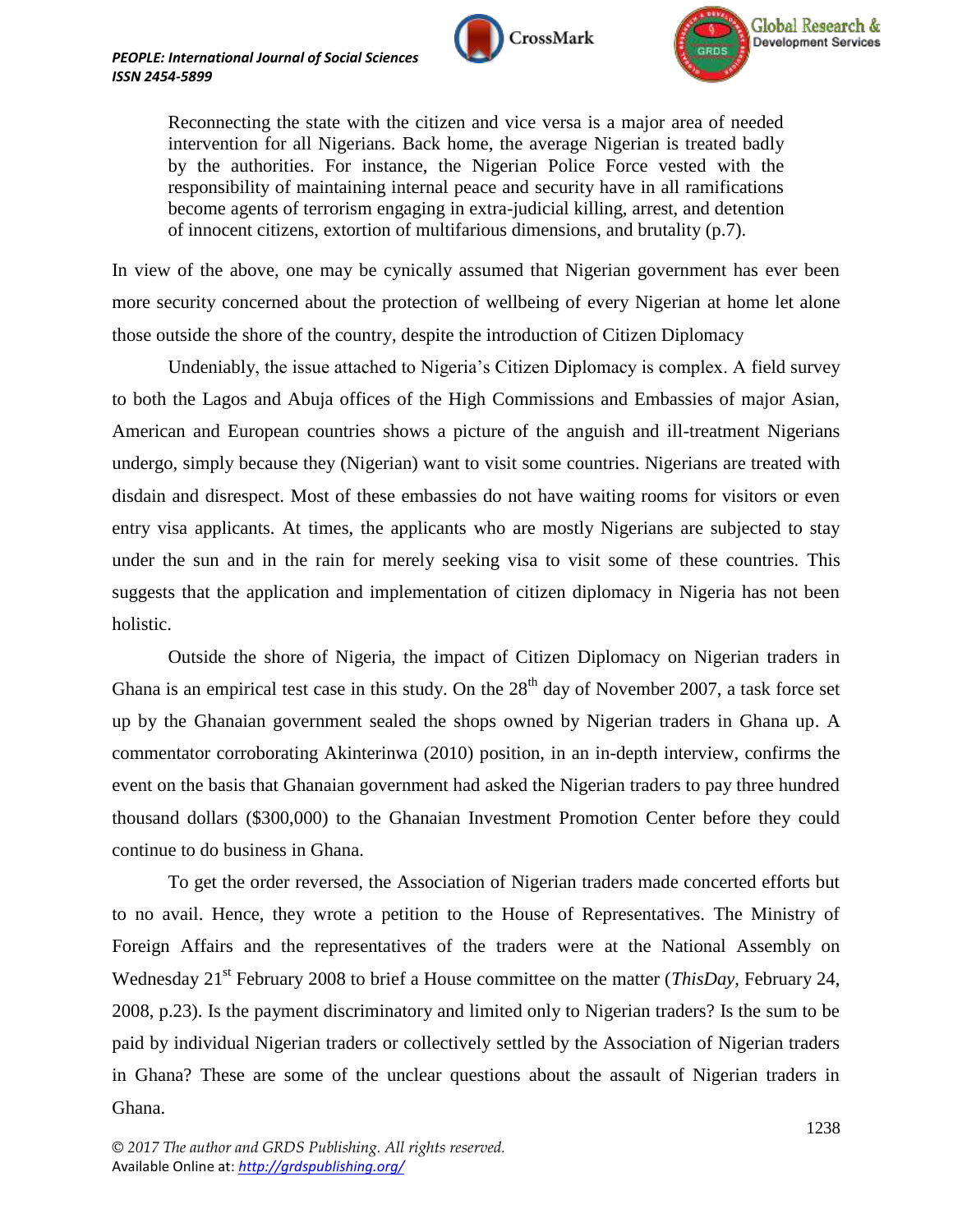



According to Stanley Nkwazema of *ThisDay* on February 21 2008, the Ministry of Foreign Affairs, represented by Professor S.U. Ahmed, could not give satisfactory answer on State efforts to address the plight of Nigerians in Ghana. Professor Ahmed revealed that the law about which the Nigerian traders are complaining about became law in 1994. This suggests that the law has general application and do not specifically or restrictedly meant for Nigerians doing business in Ghana. Any responsible government, like Ghana, would ensure compliance with its laws. The chairperson, House Committee on Foreign Affairs in the Federal House of representatives, Hon. Nnena Elendu-Ukeje confirmed that a Committee of enquiry was empaneled but regrettably posited that the Committee was "piqued" because the Ministry was not proactive in protecting the interest of Nigerians outside the country.

The "Afrophobic" widely known as xenophobic attacks in South Africa especially the May 2008 was horrendous and noteworthy. Nigeria"s citizens and their businesses were the target in 2008 attack. According to Ashaver (2014), the attack claimed over 62 lives and displaced several others. Many lost their properties and their shops were looted, an indication of an orchestrated attack on the businesses of Nigerians in South Africa (Alli, 2010; Charman  $\&$ Piper, 2012). In fact, this is an indication that South Africans harboured morbid hatred for other Africans and Nigerians in particular. Just as Okeke-Uzodike et al (2013) would believe that the agony Nigerian people face was baseless, "just by being citizens of the most populous Black nation in the world" (p. 26).

Indisputably, however, some of the perpetrators of the May 2008 xenophobic attacks had alleged that foreigners were responsible for taking their jobs, which the some media had reported that foreigners are the ones engaging in crime and corruption (Charman & Piper, 2012). Eke (2009) confirms, "Many Nigerians were killed in the 2007 extra-judicial circumstances, besides cases of harassment, intimidation and brutalization by South Africa police and security agencies" (p. 138). This suggests that if there are enough jobs opportunities in Nigeria for employable citizens, the number of Nigerians clamouring to travel to South Africa or other foreign countries for employment opportunities would have been minimal let alone exposing Nigerian nationals to hazard and horrendous treatments.

More worrisomely, in the mid-March 2010, Muammar Gaddafi of Libya, while addressing some students in his country, pessimistically advocated the partitioning of Nigeria into two new countries, based on ethnicity religion, North-Muslim and South-Christian, as a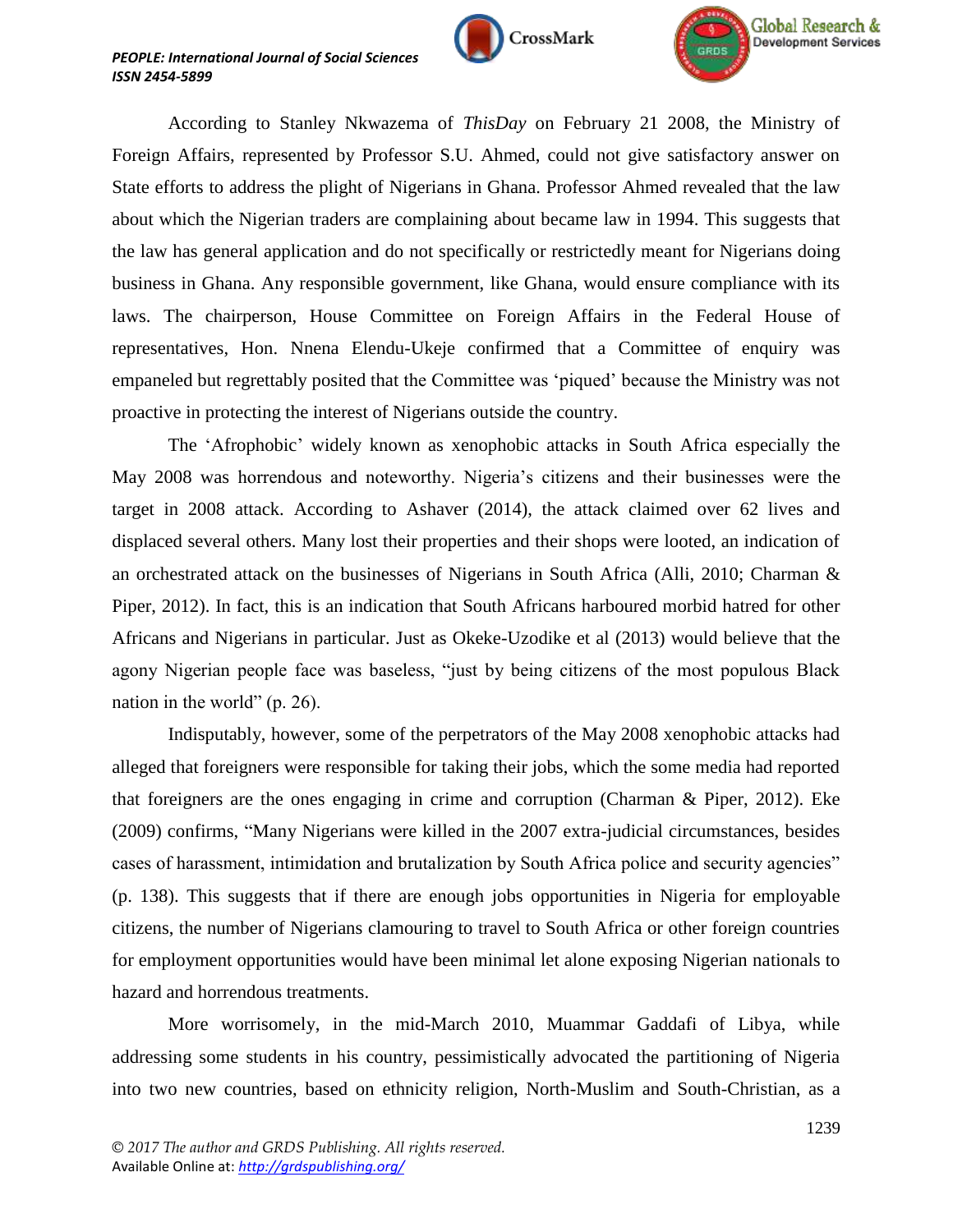





possible antidote to the sectarian violence in the Northern part of the country (Akinterinwa, 2013; *Daily Trust,* Tuesday March 20, 2010). This, not only to shows the hatred for Nigeria but also diminished Nigeria"s status and credibility. Without prejudice, all these are attributes of envy and external contradictions.

The brutalization of Nigerians is not limited to African states. The maltreatments of Nigerians in some European, Americans and Asian countries are more notorious. This is not to suggest that Nigerians have become unwanted persons in all countries of the world, but to justify the motivations and curiosities in this study. Meanwhile, there are pockets of problems of Nigerians in these countries that are associated with violation of immigration laws and involvement of some Nigerians in one crime or the other. Nevertheless, the lackadaisical attitudes of Nigeria"s diplomats in those missions relating to renewal of passport and other diplomatic issues, reports of mistreatment, as it is the case in countries, like the United Kingdom (UK), the United States of America (USA), France, China, Poland and Indonesia to mention but few, are cases in point.

In some specific cases, the ill-treatment of Nigerians is ridiculous and unexplained. The global contempt and disdain for the country and its citizens cannot be divorced from the image climate of the country. The energy exacerbated in security checks of Nigerians at many gateways are ostensibly embarrassing. Worst still, when security apparatuses clear them, they are usually trailed and monitored. On April 28 2008, a former state governor of Ogun, one of the Southwest states in Nigeria, Commodore Kayode Olofin-Moyin, was humiliated at the Heathrow Airport in the United Kingdom (UK). According to Akinterinwa (2016), Mr. Olofin-Moyin who was not only accosted by the British Customs Officials, but was also handcuffed, like a criminal, and taken to the Red Zone where he had his chest and stomach x-rayed. At the long run, the security operatives did not discover anything incriminating on and in his body. This act was barbaric and inhumane to humankind let alone a former military governor.

He was released and simply told; "there was insufficient evidence for prosecution as there was nothing incriminating found on him" (Akinterinwa, 2010). One would have believed he be compensated for human right violation, unfortunately, that was not the case. Without doubt, this kind of molestation cannot be without diplomatic row if meted on a Briton or American. It was equally perplexing, despite the complaint lodged by Commodore Olofin-Moyin at the Nigeria"s Embassy in the UK, the embassy did not do anything to address the abuse of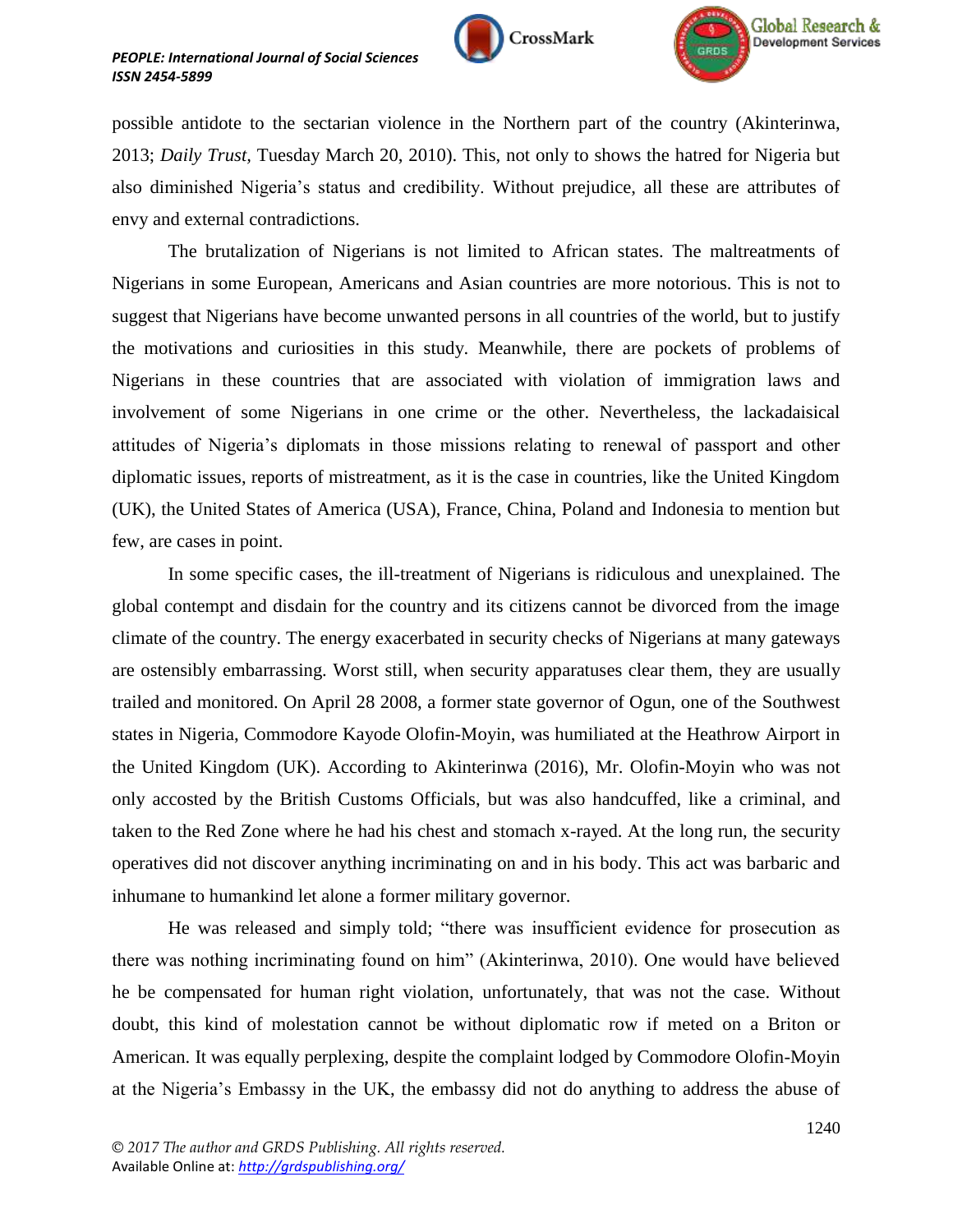



human rights on the Nigerian national. A Nigerian diplomat in the UK confirmed the incident. Though he said he was new at the Embassy but confirmed there was no record of follow up on the matter.

More disturbing is the internal contradictions in Nigeria towards the drive of Citizen Diplomacy, which are contributing factors for ill-treatment and image crisis. High rate of unemployment, poverty, bad leadership as perceived by the international community, electoral malpractices, security challenges and lack of national cohesion, dwindling economy, and the effects of globalization on the country are consensus opinion from extant literature and respondent (during interviews) that exacerbates the challenge of citizen diplomacy and image crisis in Nigeria. These obviously environmental problems for the teeming population of Nigerians at home propel high rate of humiliation and maltreatment of Nigerian citizens in their various host countries (Bangudu, 2013). This is suffice to say that Nigeria government seems not to understand the domestic content of its foreign policy.

Under an ideal situation, citizen diplomacy is to galvanize the domestic environment, which does not seem to be excited about the policy. Not many issues of foreign policy importance are in public domain as against the cardinal principle of citizen diplomacy of benefitting the people who are true custodians of sovereignty (Saliu, 2010). The cause of loss of morale and high appetite for graft are gaining prominent.

## **4. State Initiatives towards Image Building/Nigeria Project**

At this point, it is inevitable to highlight the state response to the above challenges. It is suffice to state that President Yar"Adua"s own principles for good governance in Nigeria are noteworthy traits. He became the chief advocate of "zero tolerance for corruption" and peaceful approach to solving problems. He encouraged the application of dialogue in the management of domestic terrorism and unconditional respect for the rule of law, cum electoral reforms. He demonstrated unflinching level of integrity as the first Nigerian president to publicly declare his asset, and acknowledged the shortcomings in the elections that brought him to power, which necessitated the constitution of Justice Uwais led Electoral Reforms Committee. (Akinterinwa, 2013; Alli, 2011). According to Joseph and Kew (2008), "Yar"Adua, though came to power under a cloud, has plaudits for his modest demeanor, for his frankness regarding the conduct of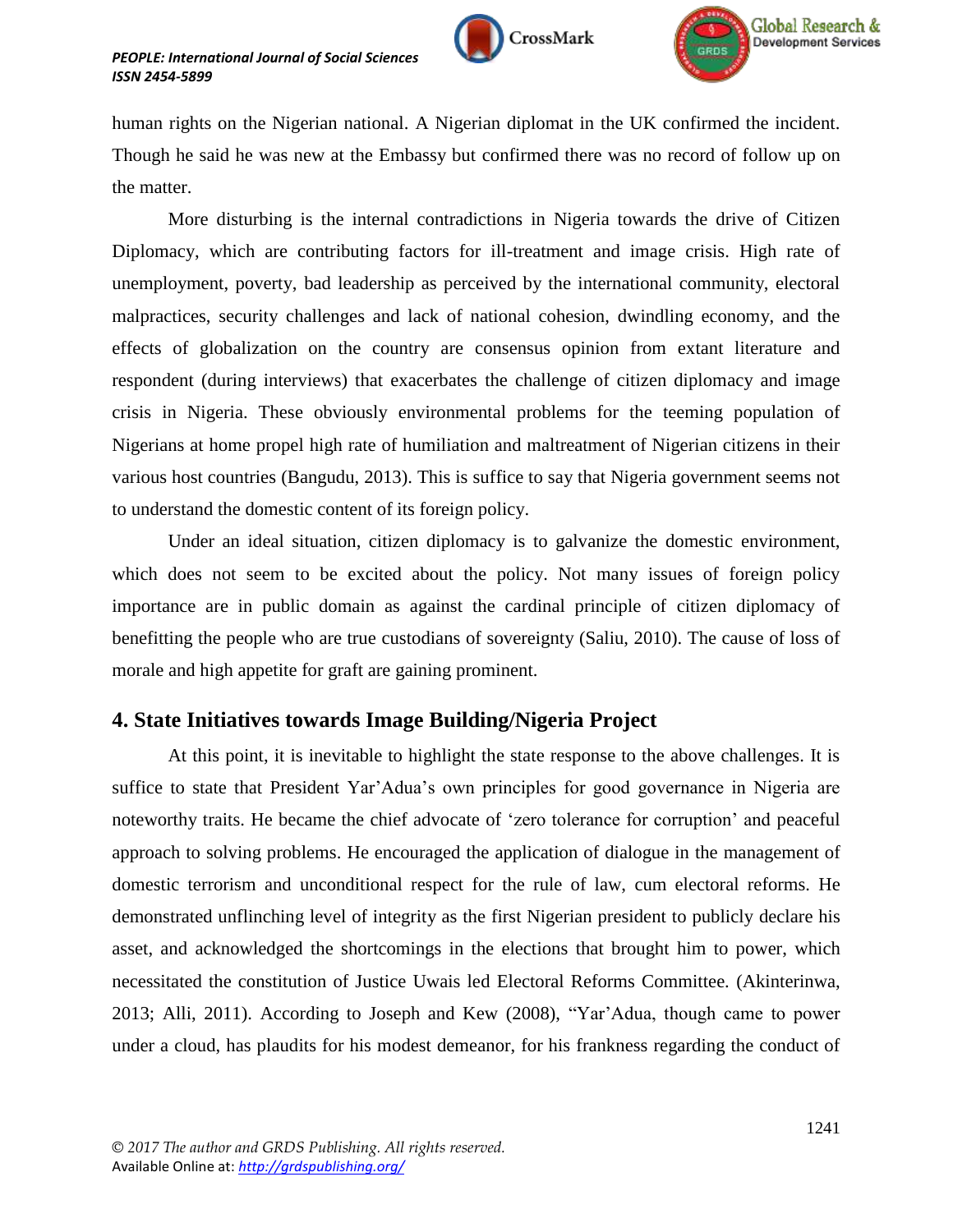





the 2007 elections, and for his accommodating approach (so different from Obasanjo"s autocratic style)" (p.167).

What is noteworthy is that in the strategic initiative of Yar'Adua's administration, the government was poised to maintain the macroeconomic stability (against dropping oil prices and decreased production because of Niger-Delta terror) and confidence in the Nigerian economy. The key economic reform values, political and electoral reforms, upholding the Constitution and respect for rule of law, public transparency and accountability, national integrity, *inter alia* that would culminate into positive image management of Nigeria. Upon assumption of office, Umaru Yar"Adua aimed at addressing politico-security and socioeconomic issues bordering on the Nigerians and the country"s image at the domestic level and its effects in the world, announced his administration's Seven-Point Agenda initiative. These 7-point agenda are:

i. Strategic initiative to achieve educational development plan;

ii. Giving adequate attention to power and energy supply to facilitate industrialization

iii. Confronting domestic security challenges particularly, the Niger Delta militancy and religious extremism to create environment conducive for investment and national unity

iv. To reform and develop transportation and other critical infrastructural sectors to facilitate movement of persons, goods and services.

v. The government reforms the land tenure system and home ownership laws for commercialized farming and other large-scale business by the private sector to facilitate proper use of the Nation"s land assets for socio-economic development and citizens" access to mortgage facilities.

vi. The administration declared interest in enhancing agricultural and water resources to ensure adequate food supply/security for local consumption and export.

vii. Diversification of the country"s economy for wealth creation, revenue base, and increased production in the agricultural and solid mineral sector to provide jobs.

## **4.1 National Security and Niger-Delta Amnesty**

Specifically, in order to fulfill the vision and mission of the Niger Delta Development Commission, Yar"Adua government included Niger-Delta region as one of the policy initiatives. The government under Yar"Adua revisited the Niger-Delta Master Plan, abandoned during the previous regimes, and it became a good ingredient for proper and long-term development of the region. Speaking at a meeting with the Governors of the region and the Board Members of NDDC on September 28, 2007 in Abuja, late Yar"adua said, "we believe that if the Master Plan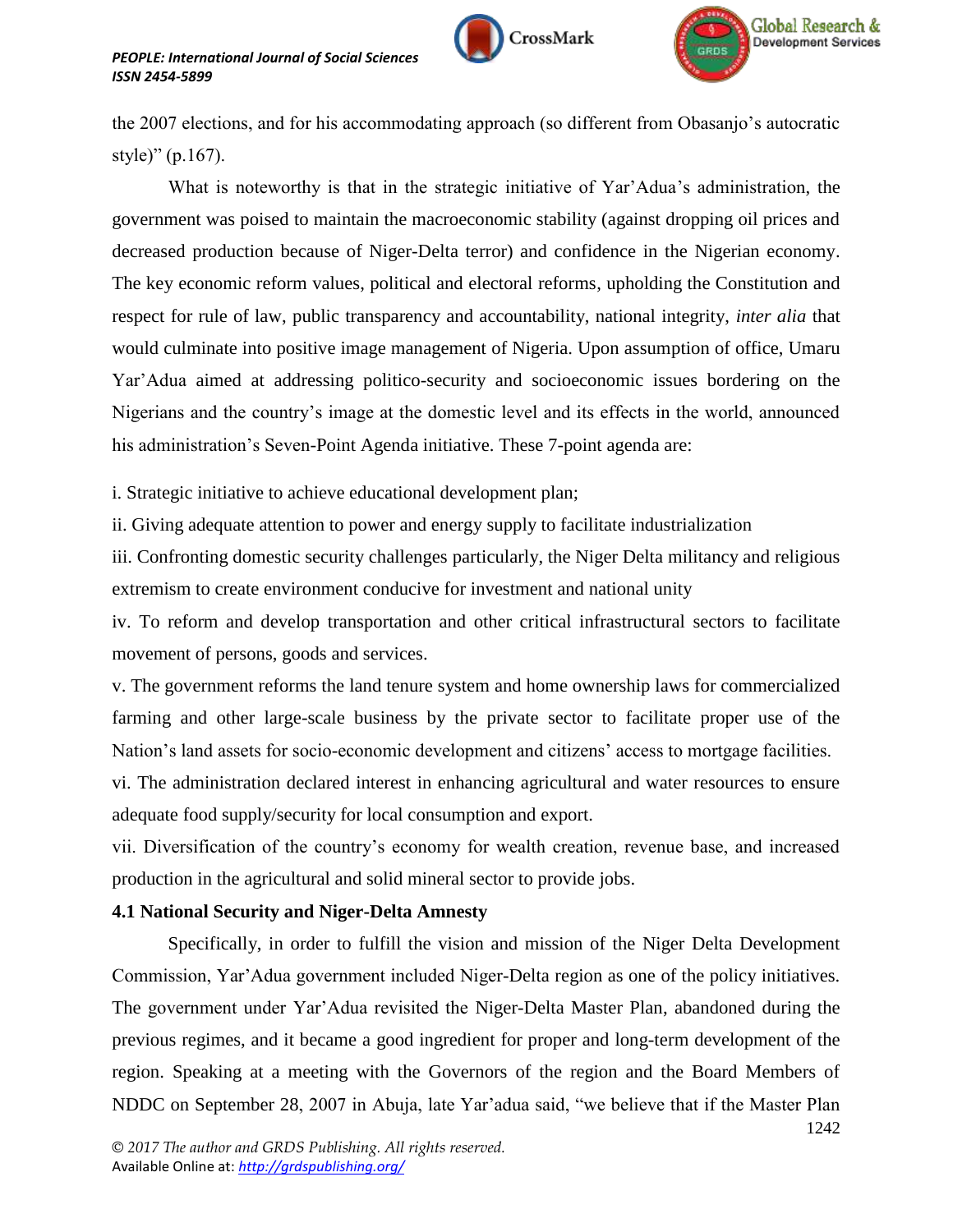



is implemented, it will completely transform the region and will remove all issues that brought about contentions and agitations" (cited in Amaraegbu, 2011, p.210). However, in line with its mission, the Commission embarked on massive development of both human and infrastructure in the region (Akujuru & Ruddock, 2016).

For national cohesion, the government implements a Demobilization, Disarmament, Reintegration and Rehabilitation (DDRR) programme in the region. This programme primarily consisted of a declaration of Amnesty for all Niger Delta Militants was in exchange to surrender of their arms and ammunitions within a 60-day period (from August 6 – October 4, 2009). The declaration allows all militants that complied not be prosecuted for the crimes committed during the agitation that was capable of crippling Nigeria"s oil industry. The government established trainings on various vocational skills both at home and abroad and also to secure gainful employments for them on completion of the trainings and become reintegrated into the society, coupled with payment of a monthly stipend of N65,000 to each ex-militant (Davidheiser & Nyiayaana, 2011; Dode, 2010; Editorial Comment *National Mirror*, Friday, June 17, 2011).

By official account, about 15,260 militants surrendered their arms at the various disarmament centres and on the whole, a total of 26,760 guns of different types, 287,445 rounds of ammunitions, 18 gun-boats and 1090 dynamite caps were surrendered (*Daily Champion*, October 27, 2009). Reacting to this, the then Nigerian Minister for Information and Communications, Professor Dora Akunyili, maintained that "the success of the offer represents a major breakthrough in government efforts to bring peace and development to the region (Akujuru & Ruddock, 2016; *The Guardian*, 28 October 2009).

## **4.2 Anti-Graft War**

Another significant hallmark of Yar"Adua"s administration inescapable in the analysis is how he handled the issue of corruption and privatization agenda of his predecessor. During the dying days of Obasanjo led government, Obasanjo left chunks of Nigeria assets in the hands of his allies and private cronies in privatization frenzy. The government was allegedly 'skewed' use of the EFCC against its political enemies, and government nontransparent disbursement of funds allocated for repairing power plants among other notable corrupt practices (Brimah, 2014; Brown, 2016; Joseph & Kew, 2008). Specifically, Joseph and Kew (2008) observe that, "the Obasanjo legacy is a paradoxical one of both far-reaching reforms and anti-reformist actions" (p.169).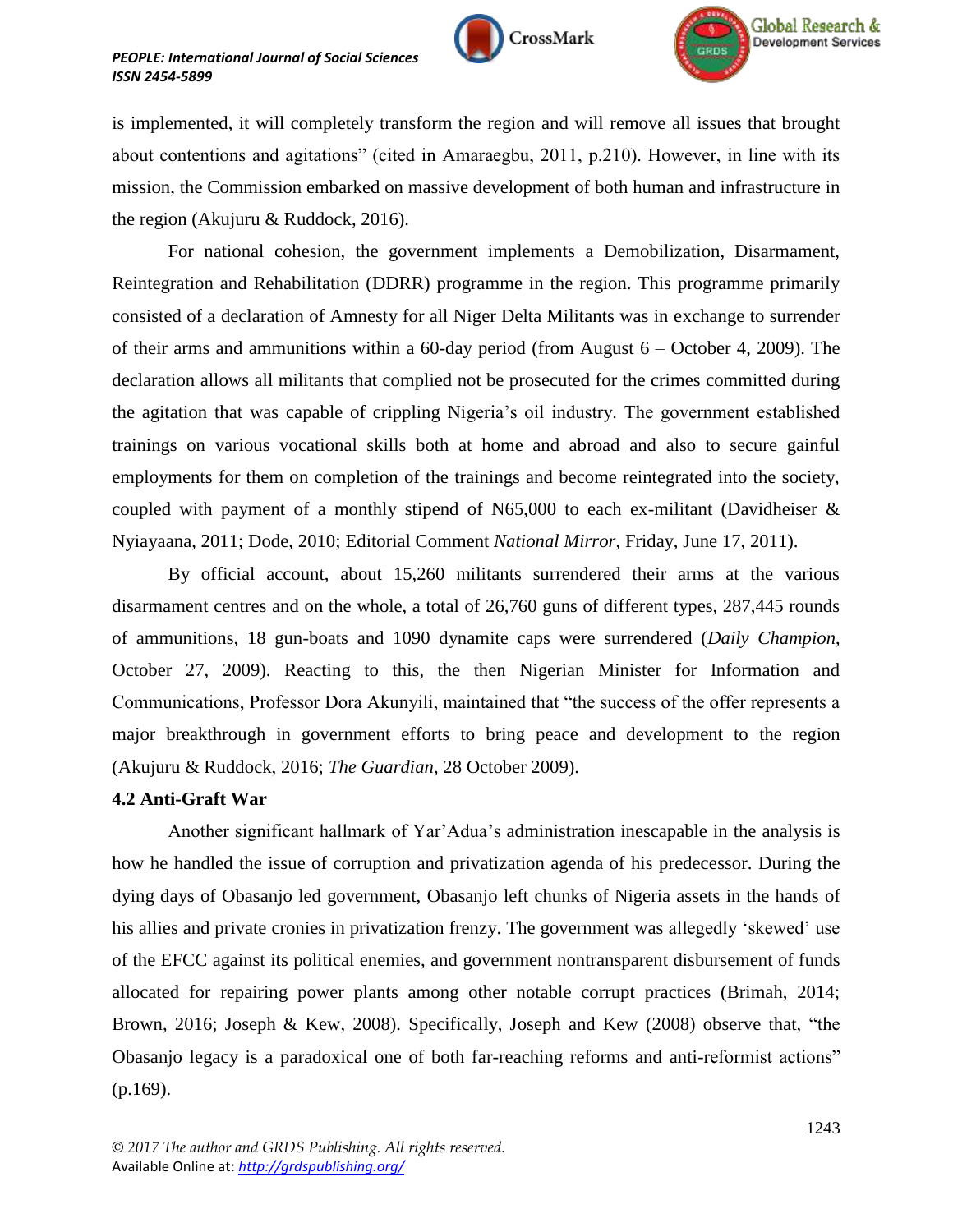



Consequent upon the above, barely two months into office in July 2007, Yar"Adua did not only summon the Bureau for Public Enterprise (BPE) to query the sale Nigeria's refineries and some other assets but also overturned these privatizations for being corrupt. More so, on June 15, 2009, President Yar"Adua gave a clear executive directive that Nigerian National Petroleum Corporation (NNPC) should stop subsidy claim on kerosene subsidy scam, through which huge amount of money that are supposed to be used for the welfare of Nigerian masses are being stolen (siphoned) by some selected few. According to the then Central Bank of Nigeria (CBN) governor, Lamido Sanusi:

The government spent/spends millions of dollars every day, subsidizing kerosene that was/is sold to the masses at unsubsidized prices in an elaborate, cheap scam. In this scheme Yar"Adua met on the ground, and that is by all means one of the most gigantic fraud scams in recent world history, the government states that it imports 10 million liters of kerosene every day at the cost of N156/liter. It then claims to subsidize this to N40.9/liter to be sold at N50/liter to the masses. The NNPC now sells the kerosene to a handful of cabal portfolio marketers at the N40.9/liter and allows them sell it at N150+/liter to the masses, an unsubsidized price, raking in a whooping N100 on the liter for 10 million liters a day and billions of dollars a year (cited in Brimah, 2014)

Indeed, according to Joseph and Kew (2008), "Nigeria needs more than the false peace of corrupt patronage politics, which has enabled it to survive as a nation-state but has impoverished its people" (p.171). In another instance of Yar"Adua"s stunning and committed actions in total war against corruption, he further gave executive orders to the EFCC to go after anyone alleged to be corrupt in order to rid the vestiges of corruption in the entire system and Nigeria polity. However, as commendable, the foregoing will suggest, chronic allergic disorder and intermittent kidney failure which eventually took his life on Wednesday May 5, 2010, stalled the "plant" of Yar"Adua"s anti-graft initiative to yield "sweet fruits". More so, State hostility towards public criticism of Government policies in certain sensitive areas is a noticeable element during the Yar"Adua led government (Lafenwa, 2016; The Observatory - Front Line, 2010, p.22).

## **4.3 Establishment of National Human Right Commission**

In furtherance of the World Programme for Human Rights Education, at the domestic level, the Alhaji Umaru Yar"Adua led government deposited the establishment of National Human Rights Commission (NHRC) and Nigeria's commitment to the promotion and protection of human rights in Geneva in 2009, to fight any form of human right violations in conformity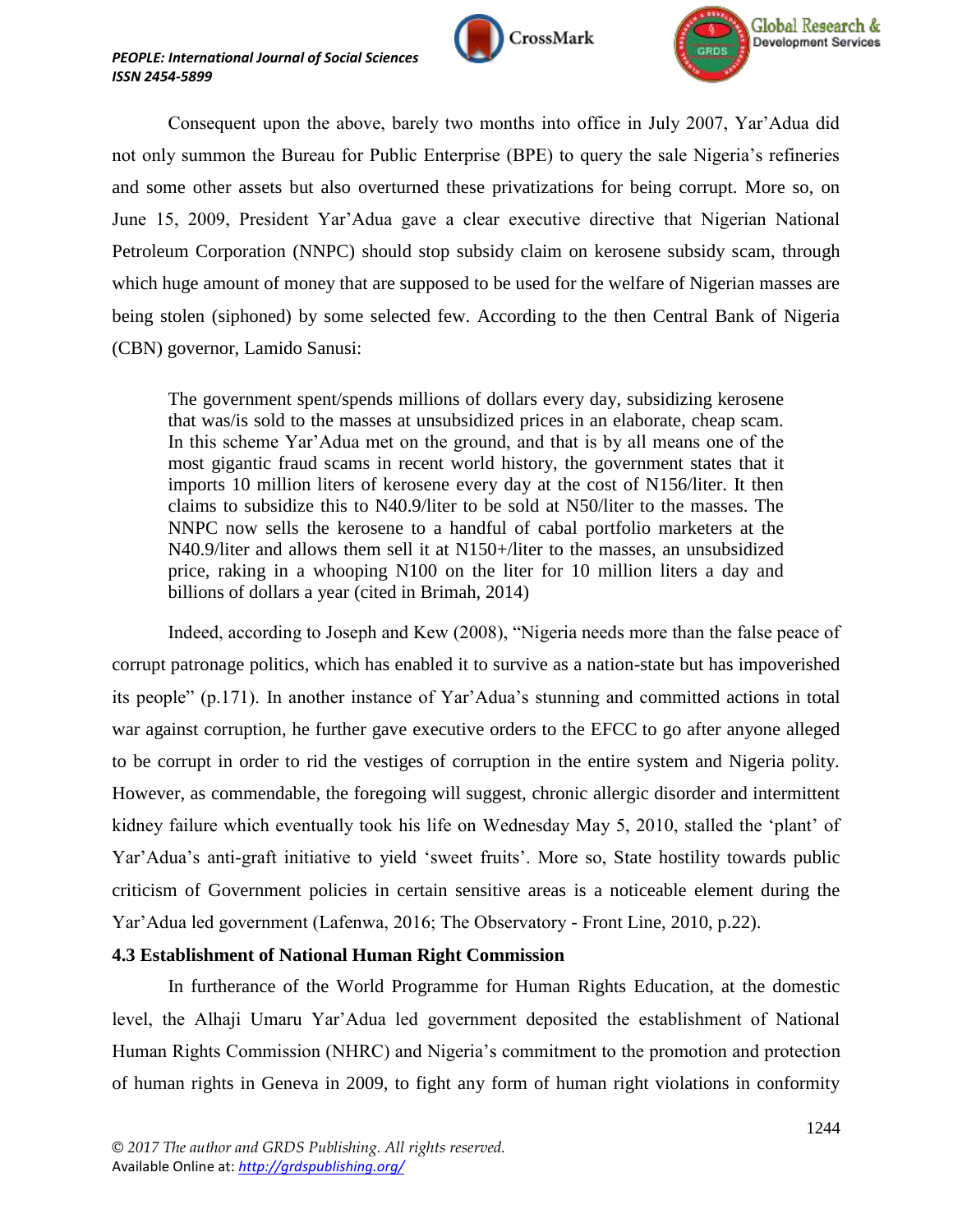



with the international standard. The government established the National Human Rights Commission (NHRC) to create an environment for the extrajudicial recognition, promotion, protection and enforcement of human rights (Dada, 2013; The Observatory-Front Line, 2010).

## **4.4 National Economic Development and Nigeria Vision 20:2020**

Nigeria"s image building, in the form of national economic development plan, has been part of the country"s political lexicon from time immemorial. Nigeria Vision 20:2020 (NV20:2020) is one of these developmental plans that Yar"Adua administration adopted as a cardinal objective in achieving its economic blueprint. Efforts at enhancing economic development in order to maintain good image amidst the global community, became a concerted attention of Yar"Adua administration through his government"s pursuit of NV20:2020. The vision is a dream statement that Nigeria will become one of the first 20 economies in the world by the year 2020. The vision captures the road map and blue print to achieving national economic development and an innovative strategy of rebranding Nigeria"s image.

## **5. Conclusion**

Nigeria"s Citizen Diplomacy is not simple to understand because it is holistic in scope, very challenging in implementation, but remain an indispensable instrument for a positive image building and national development of Nigeria. In an increasingly globalizing world, if both the masses and government functionaries understand and devotedly apply its paraphernalia, citizen diplomacy is a strategy to douse the security tension and provide proper means for livelihood for all Nigerians.

Yar"Adua led government could not achieve much because citizen diplomacy was not clearly conceptualized, its functional benefit hardly known to the public and above all, humbled by a protracted health challenge that eventually claimed his life on May 5, 2010. With the benefit of hindsight, it is suffice to come to a conclusion that the biggest challenge of the application of citizen diplomacy in Nigeria project is the wide gap between *ad libitum* leadership and unpatriotic followership that are "decorated" with chronic scourge of corruption. This situation gives an image of self-contradiction abroad.

Therefore, the main solution to Nigeria"s image debacle is the need to reconcile and incorporate the pattern of outcomes of state"s interaction and its behaviours. The government must sensitize the general public on the significance of citizen diplomacy and develop a manual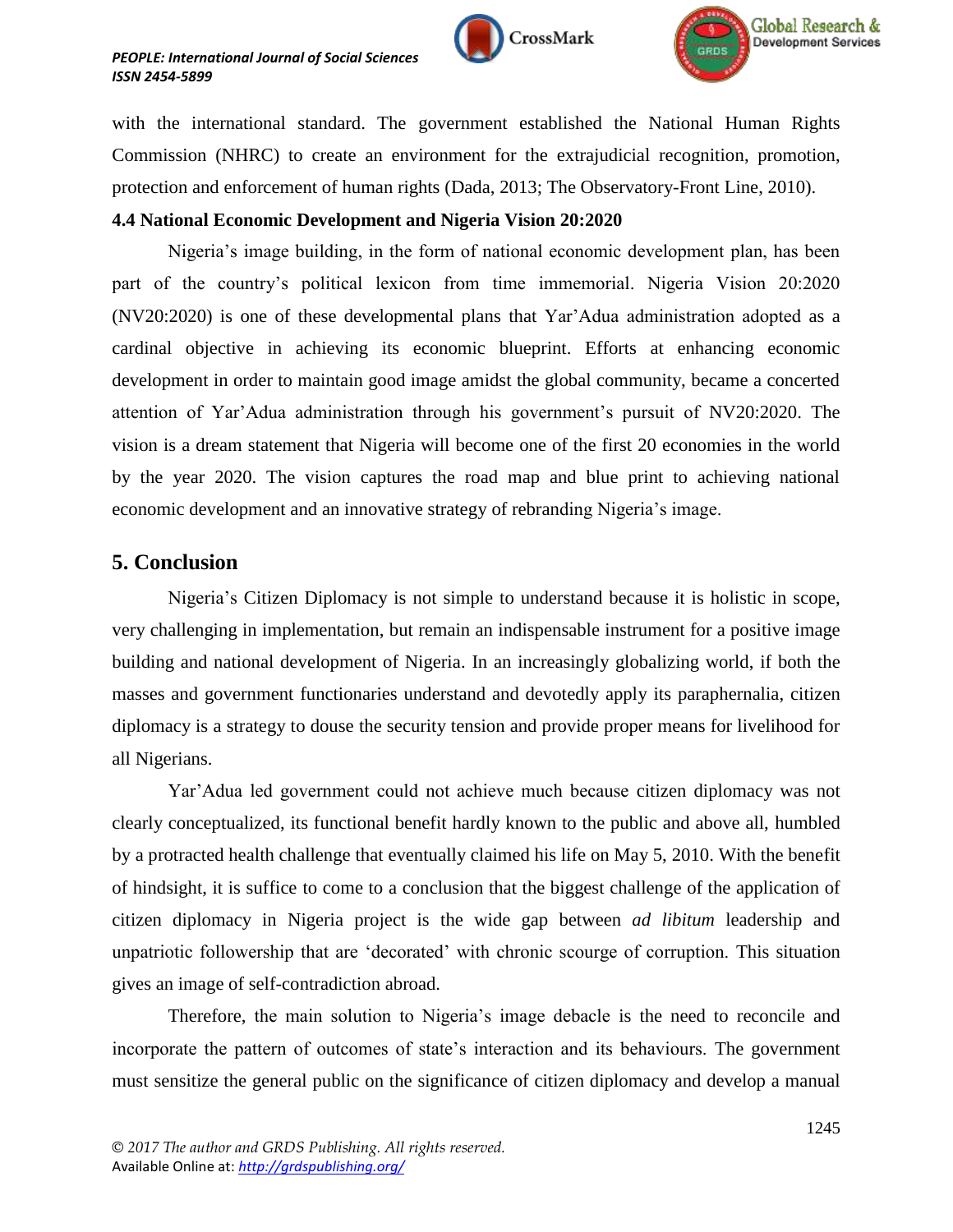





as a publicity strategy. There should be centers where young at heart citizens will be trained on citizen diplomacy, across the 774 Local Government Areas, so that when they grow up they will not only be "ambassadors" of Nigeria but they will also be patriotic to follow and uphold the country"s diplomatic practice with passion.

Above all, a deliberate institutional conspiracy is required to fight corruption. The executive should conspire with the legislature, and the legislature must conspire with the judiciary in a positive and creative way, not to undermine those institutions but to strengthen them. This will create an environment that will make corruption less attractive in every facet of Nigeria. Finally, penchant commitment to foreign policy thrusts and citizen diplomacy in particular, should be a priority in electing Nigerian leaders especially the President without which, the efforts on Nigeria project in the protection and promotion of the welfare of the citizenries towards image building will be a mirage.

## **REFERENCES**

- Adejumobi, S. (2016). Reviving Nigeria"s foreign policy, *The Guardian,* February 23, <http://guardian.ng/opinion/reviving-nigerias-foreign-policy/> Retrieved April 1, 2016.
- Adeola, G. L & Ogunnaiki, A. O. (2015). The Pursuance of Nigeria"s Domestic and Foreign Policy in the Fourth Republic: Complementarity or Contradiction, *Journal of Social Sciences and Humanities,* 1(4), 434-444.
- Agbu, O. (2015). Professor and Head of the Division of International Politics Research Fellow, Interviewed in his office at the NIIA, Lagos, on December 3, 2015.
- Akinboye, S. O. (2013). Beautiful Abroad but Ugly at Home: Issues and Contradictions in Nigeria's Foreign Policy, *University of Lagos Inaugural Lecture Series*. The 9<sup>th</sup> Inaugural Lecture Delivered at the University of Lagos, Akoka: UNILAG Main Auditorium, July 17.
- Akinterinwa, B. A. (2010). Nigeria"s Citizen Diplomacy: Theoretical Genesis and Empirical Exegesis. Ibadan: Bolytag International Publishers.
- Akinterinwa, B. A. (2013). Citizen Diplomacy as basis of Democratic Institutions. *ThisDay,* Sunday April 21, pp.12 & 24.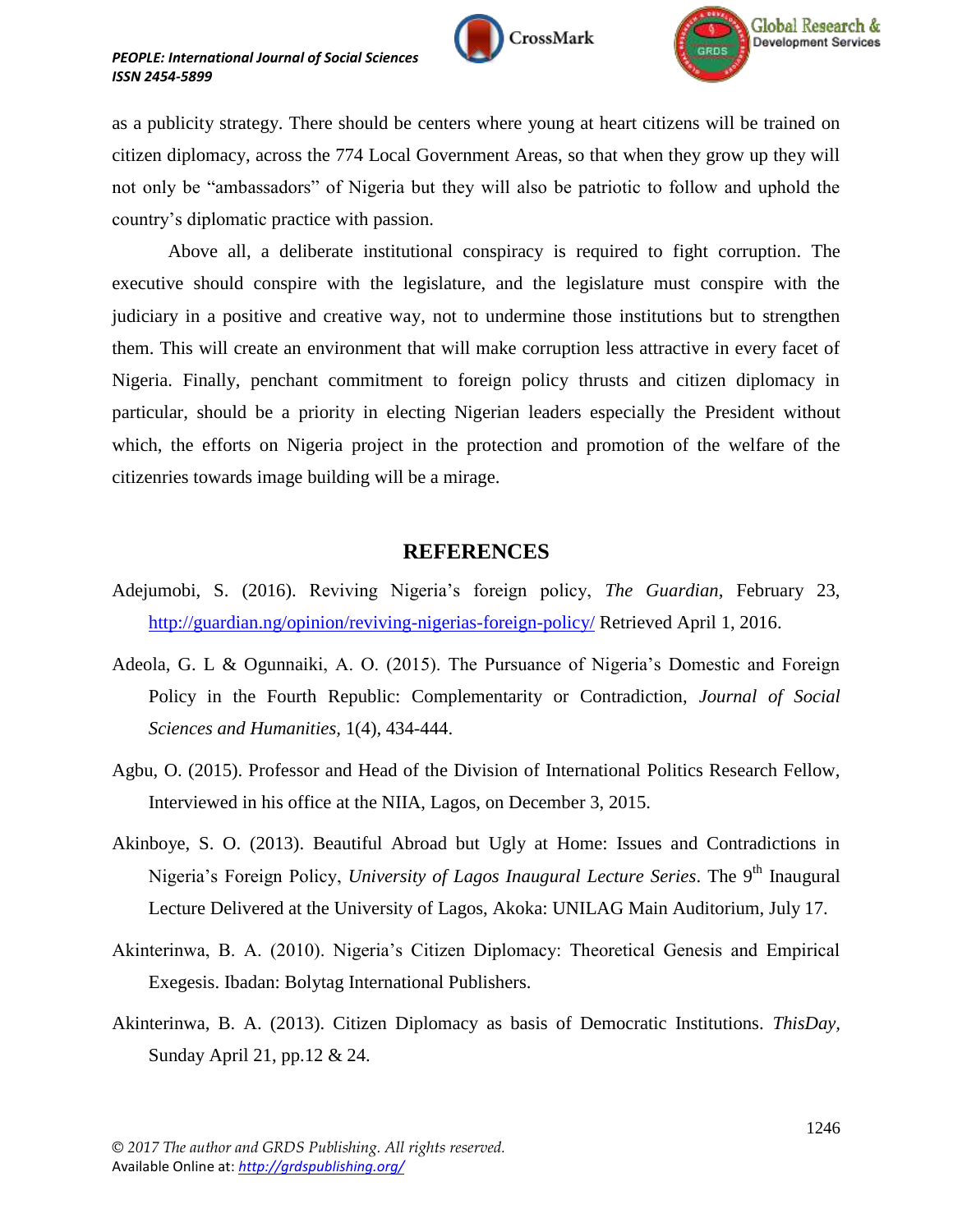



- Aleyomi, M. B. & Abu Bakar, M. Z. (2015). Malaysian and Nigerian Foreign Policy in Comparative Perspective. *Mediterranean Journal of Social Sciences*, *6*(6 S4), 125-133.
- Aleyomi, M. B. (2017). Citizen Diplomacy in Nigeria's Image Building. PhD Dissertation, Universiti Sains Malaysia, Penang, Malaysia.
- Alli, W. O. (2010). Nigeria"s Foreign Policy of Democratic Transition and Economic Reforms, In: Said Adejumobi (ed.) *Governance and Politics in Post-Military Nigeria: Changes and Challenges*. New York, NY: Palgrave Macmillan, pp. 145-172. [https://doi.org/10.1057/9780230115453\\_6](https://doi.org/10.1057/9780230115453_6)
- Amao, O. B. & Okeke-Uzodike, U. (2015). Nigeria, Afrocentrism, and Conflict Resolution: After Five Decades-How Far, How Well? *African Studies Quarterly*, *15*(4), 1-23.
- Anholt, S. (2002). Foreword to the Special Issue on Country Branding. *Journal of Brand Management,* 9(4-5), 229-239. <https://doi.org/10.1057/palgrave.bm.2540074>
- Anholt, S. (2005). Brand New Justice How Branding Places and Products Can Help the Developing World. Oxford, UK: Elsevier Butterworth Heinemann.
- Bach, D. C. (2013). Africa in international relations: The frontier as concept and metaphor. *South African Journal of International Affairs,* 20(1), 1-22 <https://doi.org/10.1080/10220461.2013.783283>
- Brimah, P. (2014). Umaru Musa Yar"Adua: The Legacy of a President. *Every Nigerian Do Something (ENDS),* February 19. [http://ends.ng/umaru-musa-yaradua-the-legacy-of-a](http://ends.ng/umaru-musa-yaradua-the-legacy-of-a-president/)[president/.](http://ends.ng/umaru-musa-yaradua-the-legacy-of-a-president/) Retrieved May 15, 2015.
- Bulley, D. (2014). Foreign Policy as Ethics: Toward a Re-Evaluation of Values, *Foreign Policy Analysis,* 10(2), 165-180. <https://doi.org/10.1111/fpa.12003>
- Cantir, C. & Kaarbo, J. (2012). Contested Roles and Domestic Politics: Reflections on Role Theory in Foreign policy Analysis and IR Theory, *Foreign Policy Analysis,* 8, 5-24. <https://doi.org/10.1111/j.1743-8594.2011.00156.x>
- Chandler, D. (2011). Critiquing Global Democracy. In: J. Hoover, M. Sabaratnam, and L. Schouenborg (Eds.), *Interrogating Democracy in World Politics.* London: Routledge. Pp. 130-149.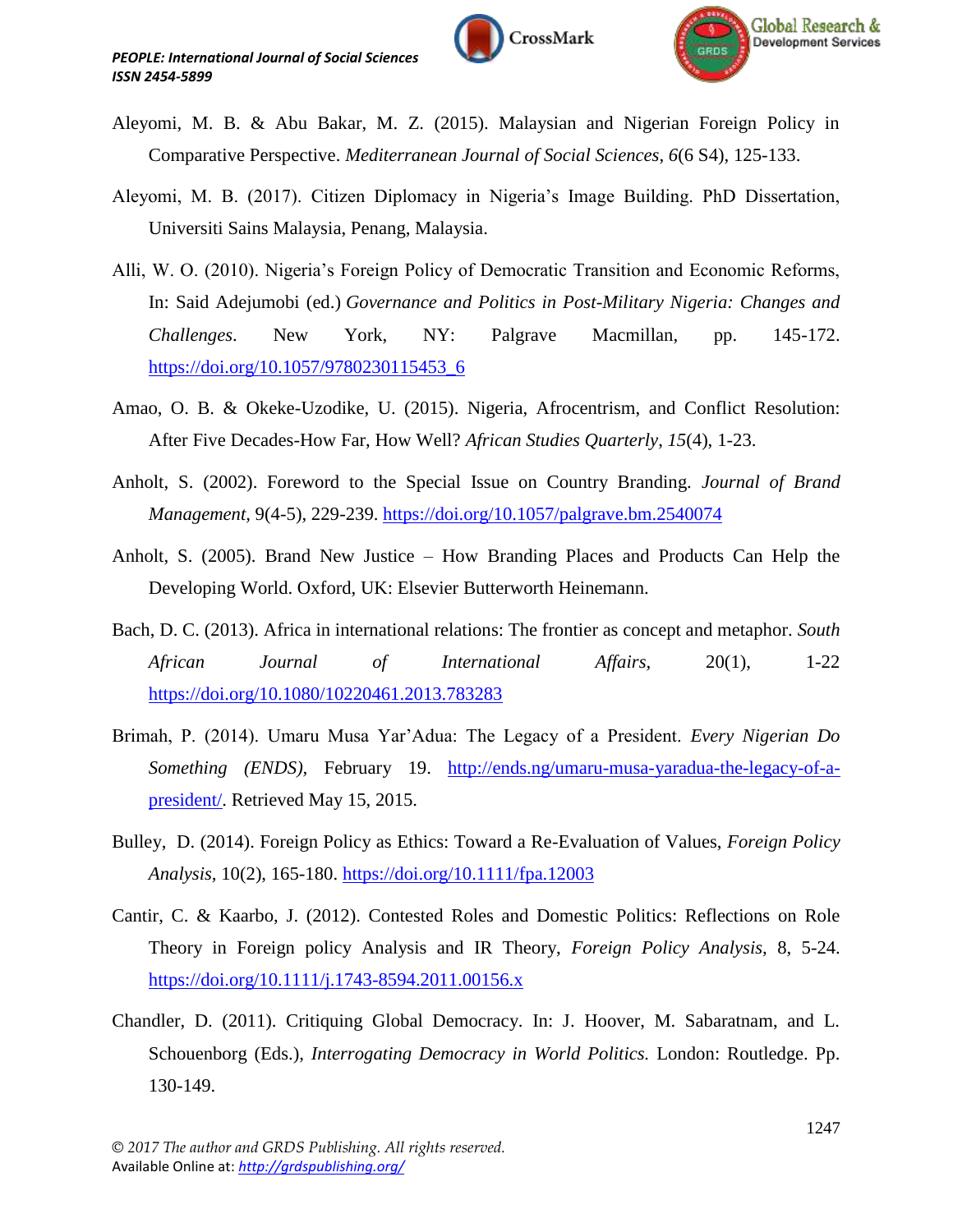



- Charman, A. & Piper, L. (2012). Xenophobia, Criminality and Violent Entrepreneurship: Violence against Somali Shopkeepers in Delft South, Cape Town, South Africa. *South African Review of Sociology*, *43*(3), 81-105. <https://doi.org/10.1080/21528586.2012.727550>
- Cooper, A. F., & Flemes, D. (2013). Foreign policy strategies of emerging powers in a multipolar world: An introductory review. *Third World Quarterly*, *34*(6), 943- 962. <https://doi.org/10.1080/01436597.2013.802501>
- Cotîrlea, D. A. (2015). Country Image vs. Country Brand: Differences and Similarities. *Ecoforum Journal*, *4*(1), 165-171.
- Dada, J. A. (2013). Human rights protection in Nigeria: The past, the present and goals for role actors for the future. *Journal of Law, Policy and Globalization, 14*(1), 1-13.
- *Daily Sun Editorial* (2009). The Rot in our Foreign Mission, *Daily Sun*, Thursday December 24, p. 2.
- Dickson, M. (2010). Citizen Diplomacy in President Umaru Musa Yar"Adua"s Nigeria, 2007- 2009: An Assessment. *International Journal of Politics and Good Governance*, *1*(3), 1-13.
- Egwemi, V. (2010). From Militancy to Amnesty: Some Thoughts on President Yar"Adua"s Approach to the Niger Delta Crisis. *Current Research Journal of Economic Theory*, *2*(3), 136-141.
- Eze, O. C. (2009). *Citizen Diplomacy,* Lagos: Nigerian Institute of International Affairs, pp. 5-6.
- Eze, O. C. (2010). Interrogating the "National Interest" in Nigeria"s Foreign Policy, in: Osita C. Eze (ed.) *Beyond 50 Years of Nigeria's Foreign Policy: Issues, Challenges and Prospects*, Lagos, Nigeria Institute of International Affairs, pp. 79-92.
- Fawole, Willie Alade (2016). Professor of International Relations, Interviewed in his office at Obafemi Awolowo University, Ile-Ife, July 11, 2016.
- Frost R. (2004). Mapping a Country's Future. http://www.brandchannel.com/features effect. [asp?pf\\_id=206](http://www.brandchannel.com/features_effect.%20asp?pf_id=206)*.* Retrieved March 17, 2015.
- Joseph, R., & Kew, D. (2008). Nigeria Confronts Obasanjo's Legacy. *Current History*, *107*(708), 167-173.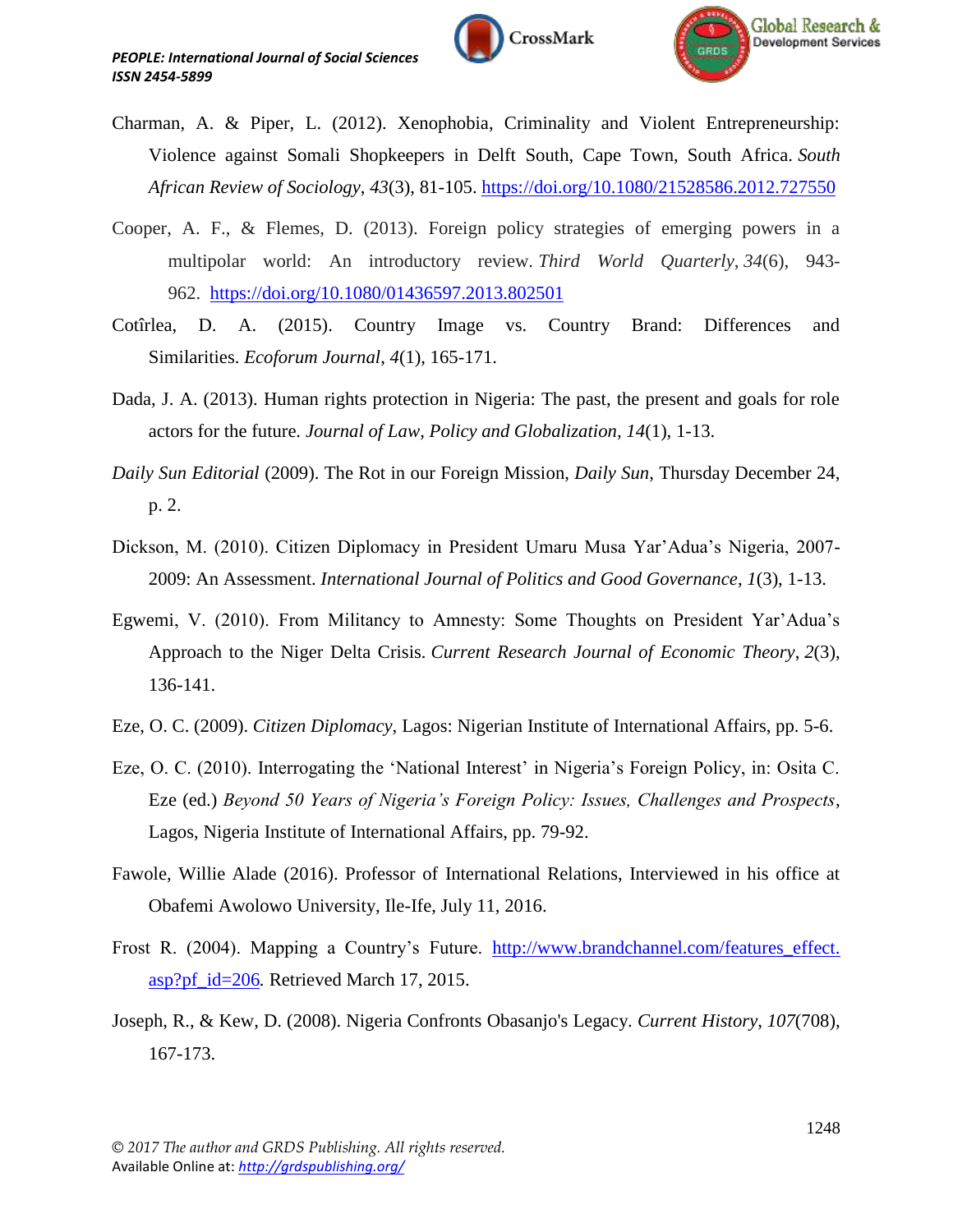



- Lafenwa, S. A. (2016). Civil Society and the Anti-Corruption Struggle in Nigeria. *International Journal of Business and Social Science*, 7(3), 115-127.
- Maduekwe, O. (2009). Keynote address, in Osita C. Eze (ed.) *Citizen Diplomacy*, Lagos: Nigerian Institute of International Affairs, pp. 7-13.
- Obi, C. I. (2008). Nigeria's Foreign Policy and Transnational Security Challenges in West Africa. *Journal of Contemporary African Studies*, *26*(2), 183-196. <https://doi.org/10.1080/02589000802124748>
- Okeke, V. O. S. & Aniche, E. T. (2014). Internal political environment of Nigerian foreign policy and implementation of Citizen Diplomacy under Yar"Adua/Jonathan administration (2007-2011): A linkage political approach. *American Journal of Social Issues and Humanities*, *4*(1), 72-83.
- Oppermann, K & Spencer, A. (2013). Thinking Alike? Salience and Metaphor Analysis as Cognitive Approaches to Foreign Policy Analysis, *Foreign Policy Analysis,* 9(1):39-56. <https://doi.org/10.1111/j.1743-8594.2011.00167.x>
- Osuntokun, A. (2013). *A Hegemon in a peripheral region of the world: The future of Nigeria's Foreign Policy*. Paper presented at Nigeria Society of International Affairs Annual Lecture held on 25th February, Lagos: Nigerian Institute of International Affairs (NIIA).
- Palmer, N. and Perkins, G. (2000) *International Relations,* New Delhi, A.IT.B.S Publishers and Distributors.
- Renshon, J. & Renshon, S. A. (2008). The Theory and Practice of Foreign Policy Decision Making. *Political Psychology,* 29(4), 509-536. [https://doi.org/10.1111/j.1467-](https://doi.org/10.1111/j.1467-9221.2008.00647.x) [9221.2008.00647.x](https://doi.org/10.1111/j.1467-9221.2008.00647.x)
- Saliu, H. A. (2010). Citizen Diplomacy and the Future of Nigeria's Foreign Policy, In: Osita C. Eze (ed.), *Beyond 50 years of Nigeria's Foreign Policy: Issues, Challenges and Prospects.* Lagos: The NIIA, pp. 311-338.
- Saliu, H. A. (2015). Diplomatic Missions and Nigeria's Search for Relevance in the Global System, *Studies in Politics and Society,* 3(1), 33-52.